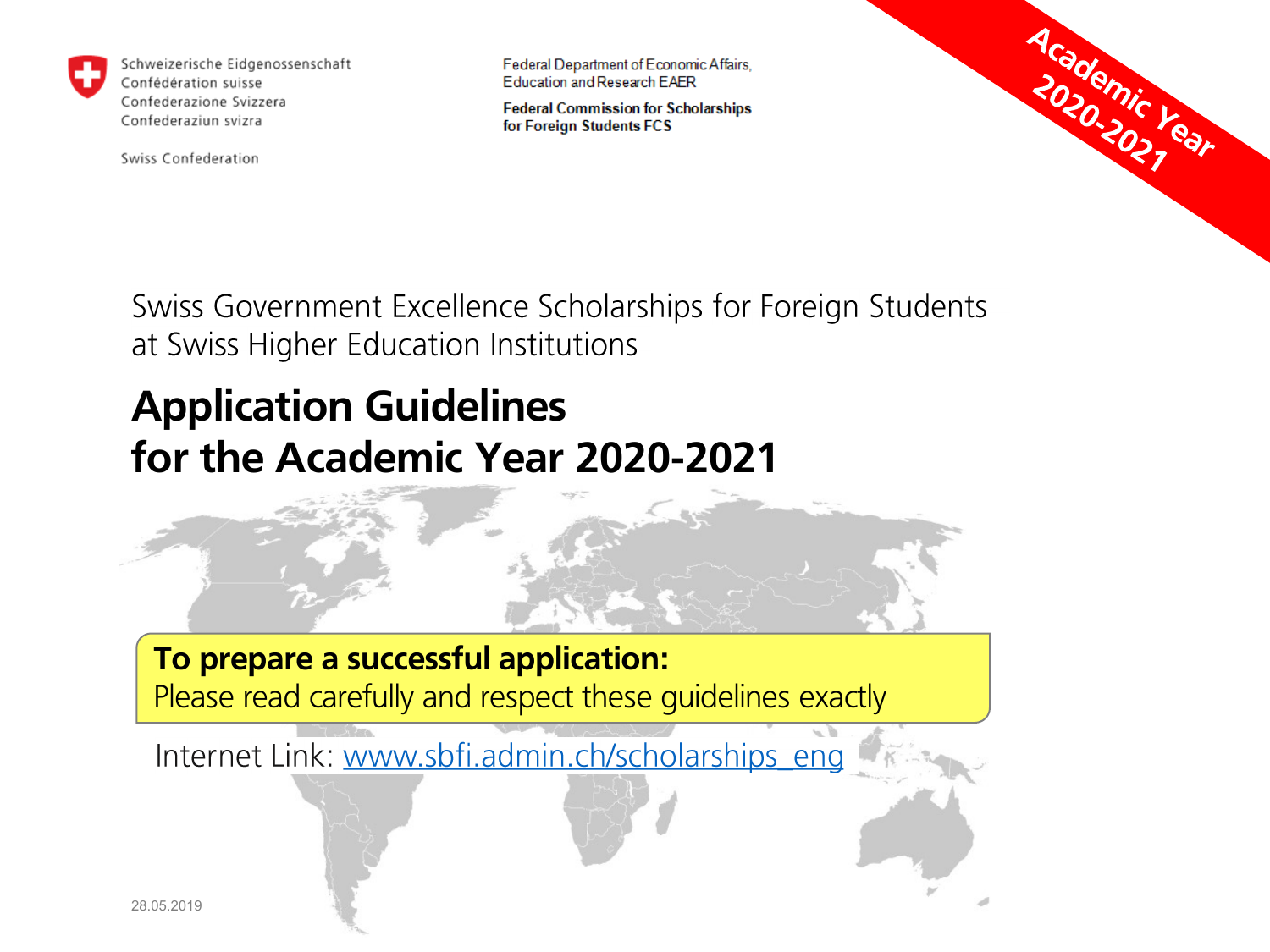#### **Content**

| 3  | <b>About the Swiss Government Excellence Scholarships</b> |
|----|-----------------------------------------------------------|
| 4  | Application procedure                                     |
| 5  | Selection criteria                                        |
| 6  | Academic host $-$ a precondition                          |
| 8  | Types of scholarships available                           |
| 9  | Research Fellowships                                      |
| 10 | PhD Scholarships                                          |
| 12 | Postdoctoral Scholarships                                 |
| 13 | Arts Scholarships                                         |
| 14 | Study location                                            |
| 15 | Obligations                                               |
| 16 | <b>Financial matters</b>                                  |
| 18 | Preparing your application                                |
| 23 | Exclusion criteria                                        |

In case of doubt the scholarship offer for your country of origin is decisive.

For further information see :

> [www.sbfi.admin.ch/scholarships\\_eng](http://www.sbfi.admin.ch/scholarships_eng) > select your country of origin

> [Video introduction to the Swiss Government Excellence Scholarships \(5:04\)](https://www.youtube.com/watch?v=DpHDBWURJNA)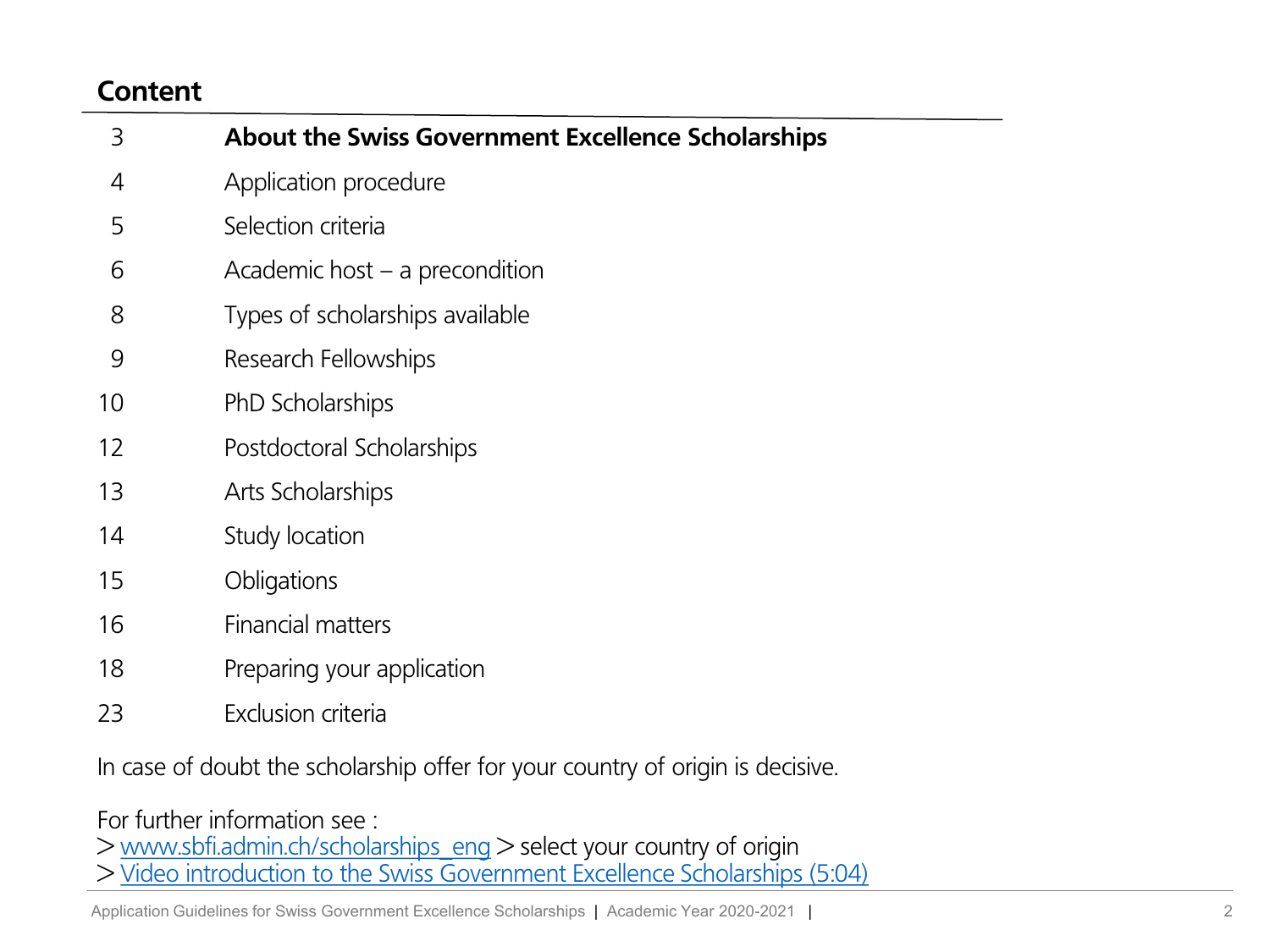### **About the …**

|                                     | <b>Swiss Government Excellence Scholarships</b>                                                                                                                                                                                                                                                                                                                                                                                                                                                                                                                                                                                                                                                                                                                                                                                                                                                            |
|-------------------------------------|------------------------------------------------------------------------------------------------------------------------------------------------------------------------------------------------------------------------------------------------------------------------------------------------------------------------------------------------------------------------------------------------------------------------------------------------------------------------------------------------------------------------------------------------------------------------------------------------------------------------------------------------------------------------------------------------------------------------------------------------------------------------------------------------------------------------------------------------------------------------------------------------------------|
| Postgraduate<br>scholarships        | Through the Swiss Federal Commission for Scholarships for Foreign Students (FCS aka ESKAS, CFBE),<br>the Swiss Government grants foreign researchers postgraduate scholarships at Swiss higher education<br>institutions (Universities, Federal Institutes of Technology and Universities of Applied Sciences, Arts and<br>Music Schools).<br>The Swiss Government Excellence Scholarships are intended for highly motivated, competitive young<br>researchers who have graduated from university (postgraduates). These scholarships will enable<br>applicants to undertake research work in the fields in which the Swiss universities are particularly active.                                                                                                                                                                                                                                          |
|                                     |                                                                                                                                                                                                                                                                                                                                                                                                                                                                                                                                                                                                                                                                                                                                                                                                                                                                                                            |
| <b>Read the FCS</b><br>webpage      | Specific scholarship types are offered for each country. Please go to the FCS webpage in order to see<br>which type of scholarship is offered to your country of origin.<br>Click FCS website: www.sbfi.admin.ch/scholarships eng                                                                                                                                                                                                                                                                                                                                                                                                                                                                                                                                                                                                                                                                          |
| Submit in your<br>country of origin | Applications have to be submitted in the candidate's country of origin (citizenship). All<br>candidates for a Swiss Government Excellence Scholarship have to submit their application at the<br>specified contact (normally the Swiss Embassy) responsible for their country of origin. Double citizen<br>are free to choose the country of origin where they prefer to submit their application.<br>The applications have to be submitted for a preliminary selection to the national institution in charge<br>and/or to the Swiss diplomatic representation in the applicant's country of origin. The Swiss diplomatic<br>representation will then forward the pre-selected applications to the FCS for final selection. In case your<br>current country of residence is not your country of origin please submit your application to the Swiss<br>diplomatic representation in your country of origin. |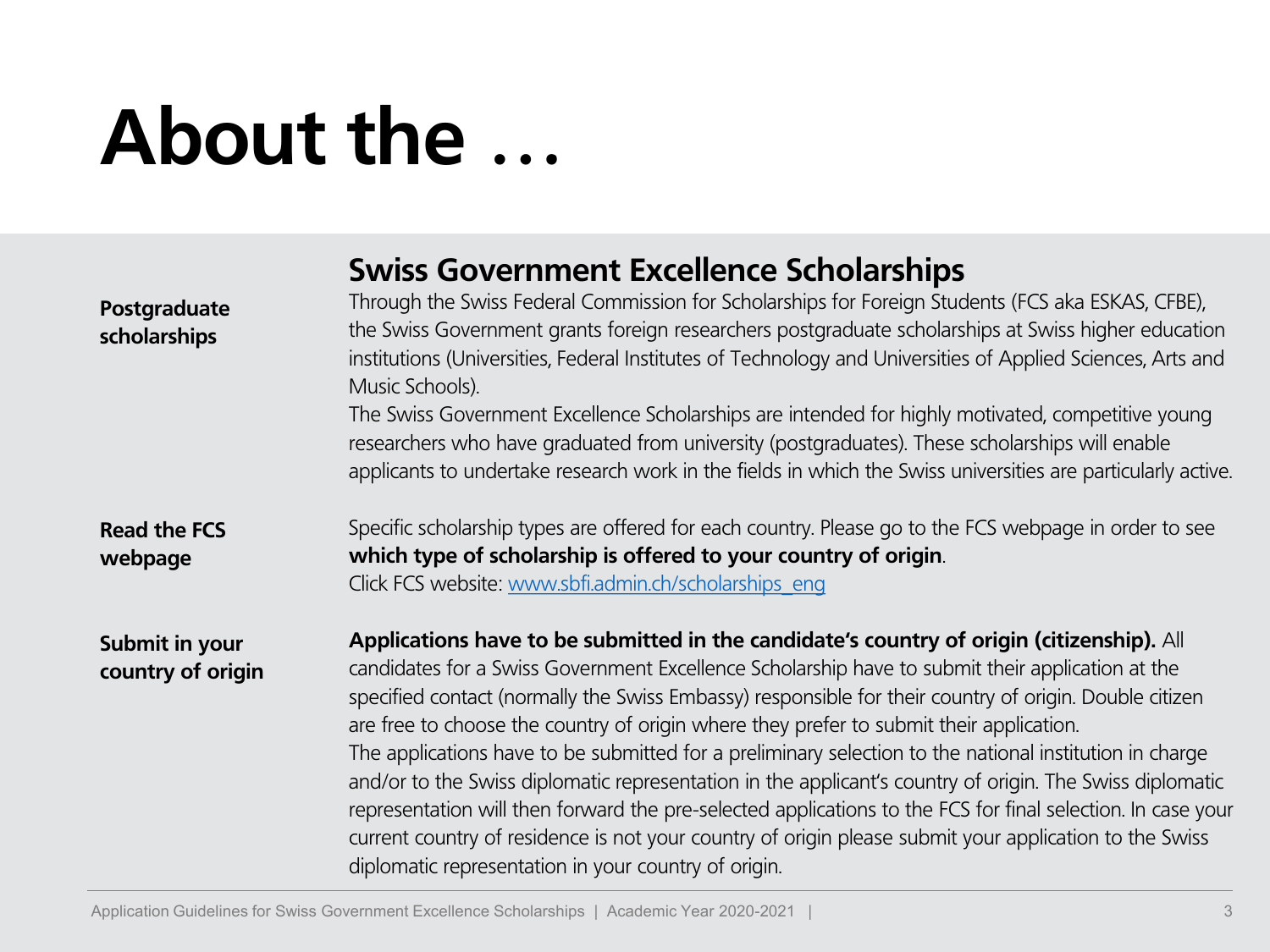## **Application procedure**

| All year round                         | <b>Entry Points</b><br>The Swiss diplomatic representation in the country of origin of the applicant are the entry point<br>for the Swiss Government Excellence Scholarships.                                            |
|----------------------------------------|--------------------------------------------------------------------------------------------------------------------------------------------------------------------------------------------------------------------------|
| In August                              | <b>Release</b><br>Detailed information about the scholarship types available for your country of origin, the eligibility<br>criteria and the deadlines are online. Click FCS website: www.sbfi.admin.ch/scholarships eng |
| September, October,<br><b>November</b> | <b>Call for proposals</b><br>Get your application package from the Swiss diplomatic representation and prepare your dossier.                                                                                             |
| Check for your<br>country              | <b>Submission deadline</b><br>The date for submission of the application varies from country to country. Please check on the<br>FCS website.                                                                             |
| <b>Before end of May</b>               | <b>Selection</b><br>The results of the selection by the Federal Commission for Scholarships will be communicated at<br>latest until the end of May.                                                                      |
| In September                           | <b>Start of scholarship</b><br>1st of September                                                                                                                                                                          |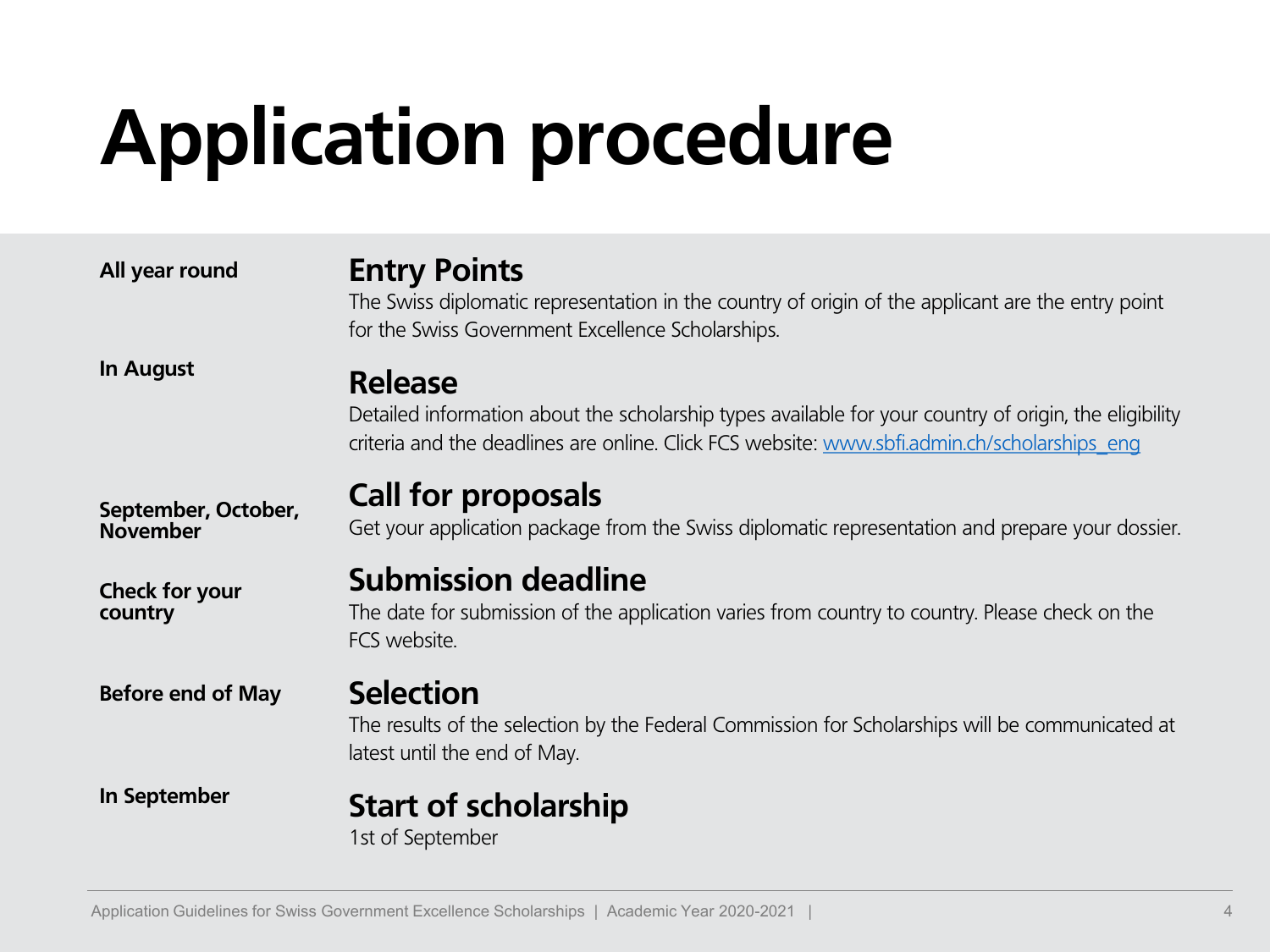### **Selection criteria**

#### **The 3 dimensions of selection criteria**

**Important selection criteria**

The Swiss Government Excellence Scholarships are highly competitive. The following aspects of the application are considered mainly:

#### **1) The candidate**

Her/his academic profile, the research capacity and motivation.

#### **2) The research proposal**

Its originality and methodological soundness.

#### **3) The academic context**

The quality and context of supervision and the potential for future academic cooperation.

#### **Longterm perspective**

**Strengthening cooperation**

Candidates submitting their applications within the framework of a cooperation program between their academic home institution, where they are at the moment and/or where they accomplished their education, and a Swiss university/institute have a certain priority.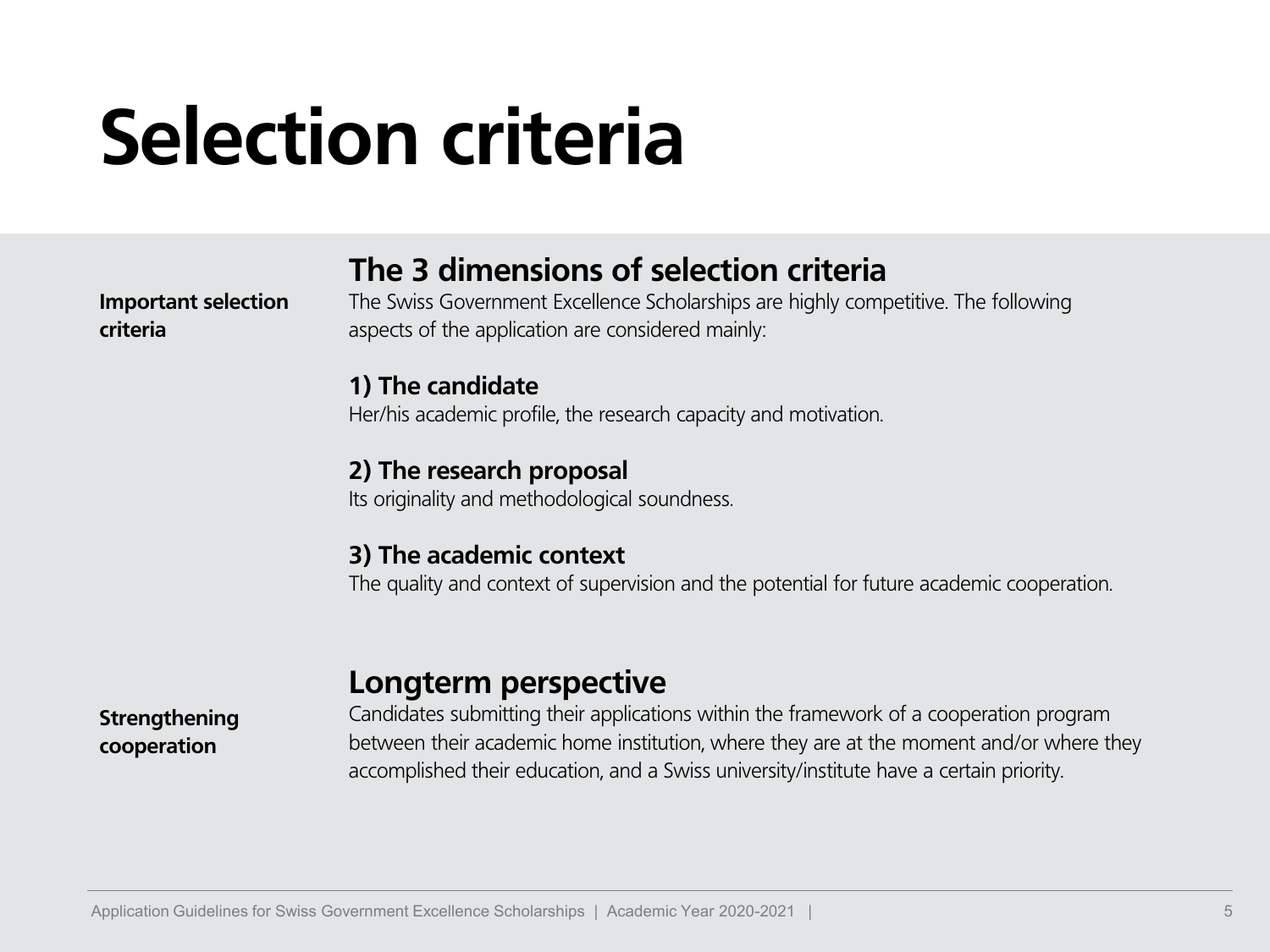## **Academic host – a precondition**

| <b>Academic supervisor</b><br>aka host professor                 | <b>Academic supervisor</b><br>To have an eligible application package, each applicant wishing to undertake a research, PhD or a<br>Postdoctoral scholarship must find a host professor in Switzerland willing to support and entitled to<br>supervise their scholarship research project or PhD project.<br>A letter of invitation must imperatively be part of the application package. This is also valid for doctoral<br>schools.                                                                                                                                                                                                                                                                                                                                                        |
|------------------------------------------------------------------|---------------------------------------------------------------------------------------------------------------------------------------------------------------------------------------------------------------------------------------------------------------------------------------------------------------------------------------------------------------------------------------------------------------------------------------------------------------------------------------------------------------------------------------------------------------------------------------------------------------------------------------------------------------------------------------------------------------------------------------------------------------------------------------------|
|                                                                  | Failure to have an academic supervisor will result in the rejection of the application by the<br>relevant national institution in the host country or by the Swiss diplomatic representation. An<br>application without a host professor is not complete and will therefore be rejected.                                                                                                                                                                                                                                                                                                                                                                                                                                                                                                    |
| <b>Before contacting a</b><br>host professor<br><b>Some hint</b> | Prepare yourself well before contacting a prospective host professor<br>Make sure that the prospective academic supervisor actually works in your field at a Swiss university.<br>Be specific and furthermore make sure that you possess all of the competences required for the<br>intended scientific collaboration. Find out, for instance, what requirements must be met in order<br>to obtain a Master's degree at the university in question before contacting professors.<br>Note: Many professors receive numerous requests. Finding a professor who is willing to supervise you<br>can be a major challenge. It can take several weeks or even months.<br>Watch this video for some hint before contacting a supervising professor:<br>https://www.youtube.com/watch?v=kp4NnqZ2T00 |
| <b>Please note</b>                                               | The FCS application for a PhD scholarship including the support letter of a prospective host professor<br>and the application for admission by a Swiss University for a PhD study are two separate procedures.                                                                                                                                                                                                                                                                                                                                                                                                                                                                                                                                                                              |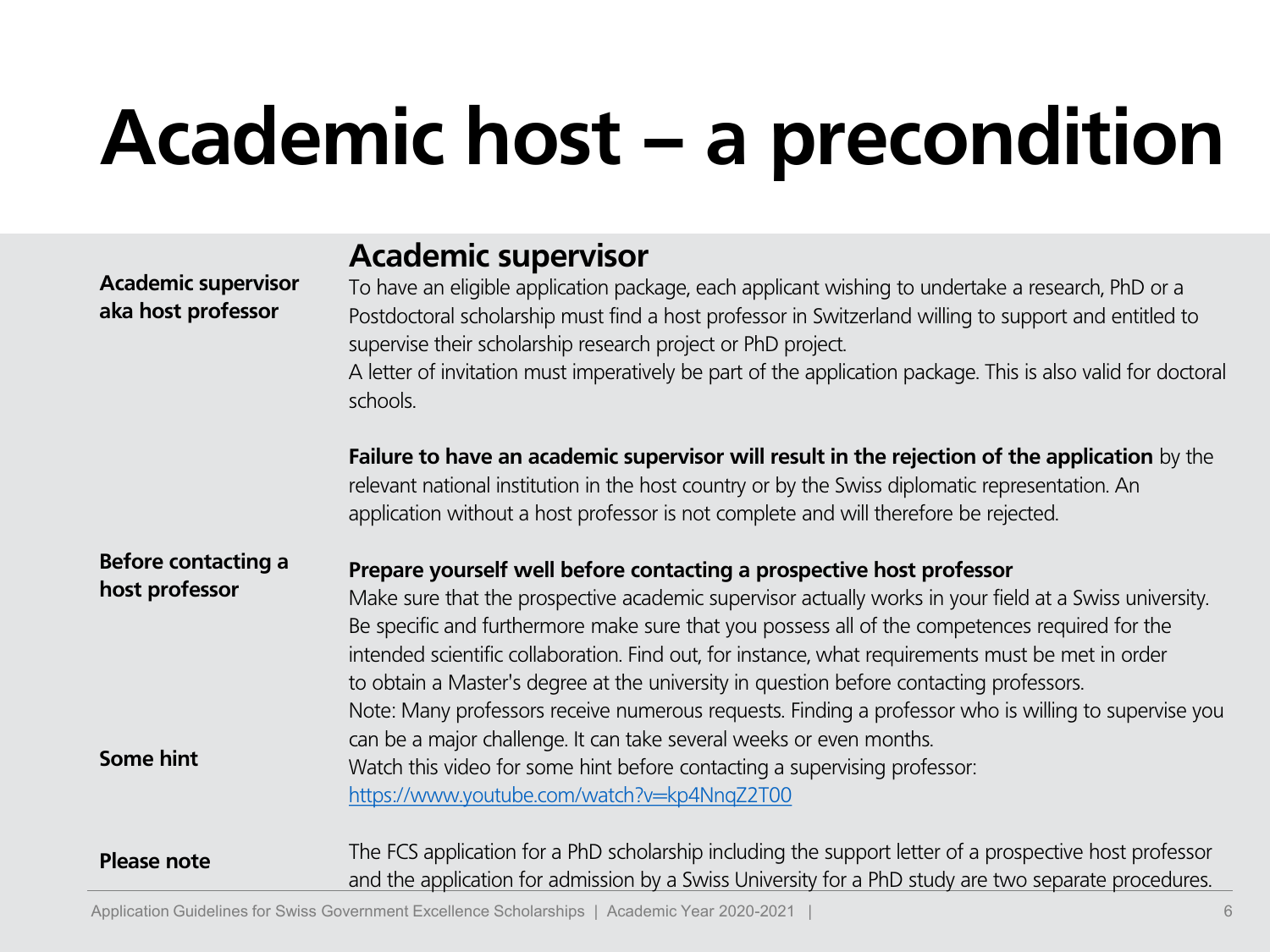## **Finding your supervisor**

#### **A prerequisite for the application**

#### **Where to find**

All Swiss Government Excellence Scholarships are supervised and supported by a professor. The first step in the application process for the scholarship candidate is to find a professor at a Swiss academic institution **willing to act as her/his academic supervisor** for the scholarship research project.

What should you do before contacting a potential academic supervisor? Watch this:<https://www.youtube.com/watch?v=kp4NnqZ2T00>

The FCS encourages candidates to find their academic supervisor on their own. There is no specific support offered in this bottom-up matching process. It is each applicants own task. A support letter from a host professor is required in any case. This is valid for doctoral school PhD applications as well. If the chosen doctoral school does not allow you to contact a supervisor before being admitted to the school, an application for the Swiss Government Excellence Scholarship is not possible.

#### **Understanding the role of academic supervisors**

#### **Good to know**

Professors reported to the FCS that they are frequently contacted by scholarship applicants asking for support. Therefore the FCS secretariat issued a leaflet explaining the role of an academic supervisor for a Swiss Government Excellence Scholarship holder.

The FCS recommends potential academic supervisors not to support more than 1 - 2 applicants per year. You find the leaflet «Will you be my supervisor?» enclosed in your application package. Feel free to use it when contacting your potential supervisor.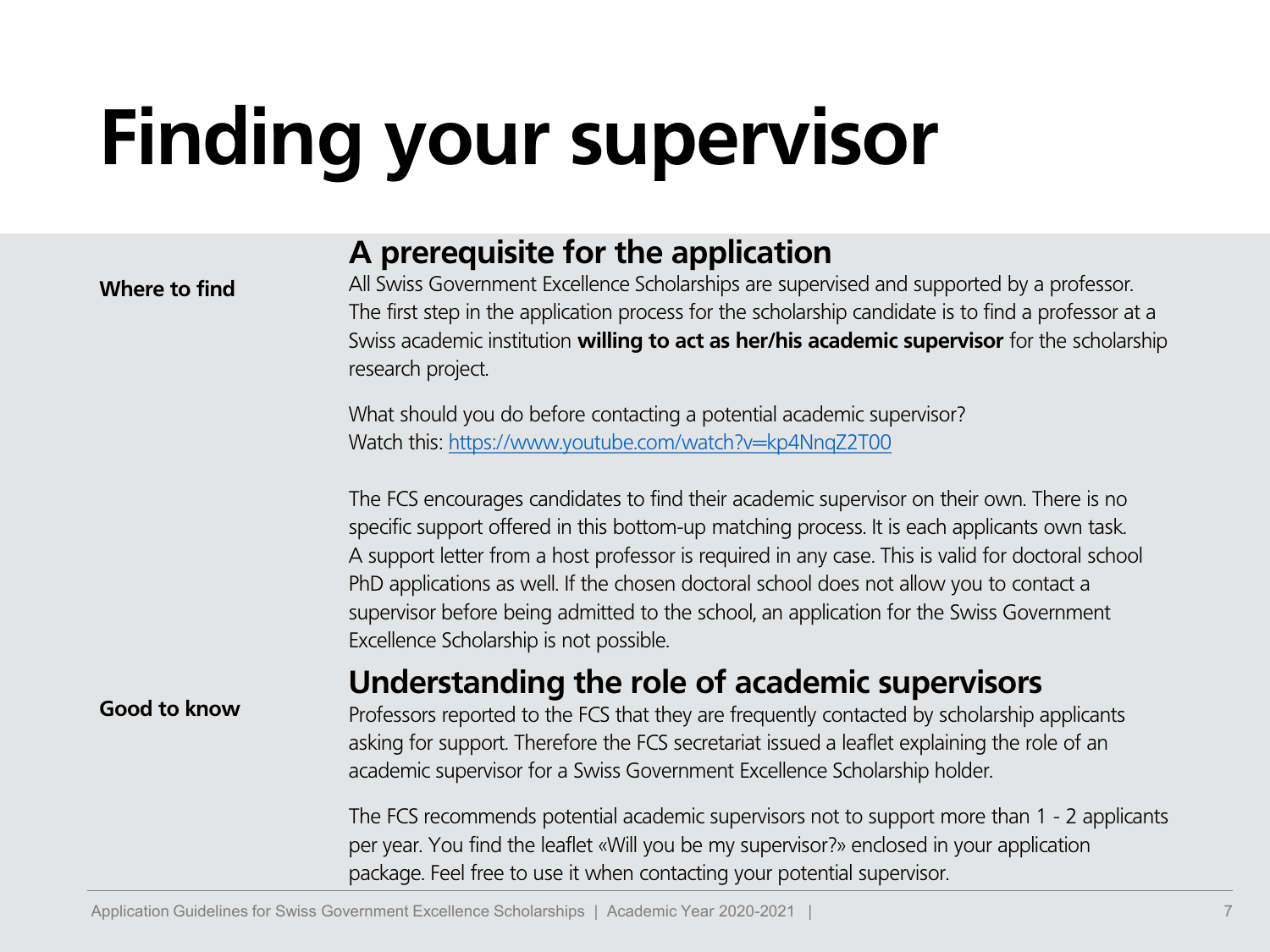## **Types of scholarships available**

|                 | All scholarships start in September<br>It is not possible to start the scholarship in the Spring semester or any other time in the year.                                                                                                                                                                                                                                                                            |
|-----------------|---------------------------------------------------------------------------------------------------------------------------------------------------------------------------------------------------------------------------------------------------------------------------------------------------------------------------------------------------------------------------------------------------------------------|
| Not prolongable | <b>Research Scholarship</b><br>12 months (September - August) - no prolongation possible.<br>Cannot be upgraded into a prolongable PhD scholarship.<br>Grant applications for stay lasting less than 9 months will not be treated as a priority.<br>Grant applications for stay lasting less than 6 months will be rejected.                                                                                        |
| Prolongable     | <b>PhD Scholarship</b><br>12 months (September - August) - prolongable up to 36 months at most<br>The PhD scholarships can be <b>prolonged</b> based on the achieved academic results. It is the concerned<br>grant holder's and the supervisor's responsibility to find sufficient funding beyond the maximal duration<br>of the PhD scholarship (36 months) if it turns out to be necessary to end the doctorate. |
| Not prolongable | <b>Postdoctoral Scholarship</b><br>12 months (September - August) - no prolongation possible<br>Grant applications for stays lasting less than 9 months will not be treated as a priority.<br>Grant applications for stays lasting less than 6 months will be rejected.                                                                                                                                             |
| Prolongable     | <b>Arts Scholarships</b><br>12 months (September - August) - prolongable up to 21 months at most<br>depending on the Master programme chosen and the necessary ECTS credits.                                                                                                                                                                                                                                        |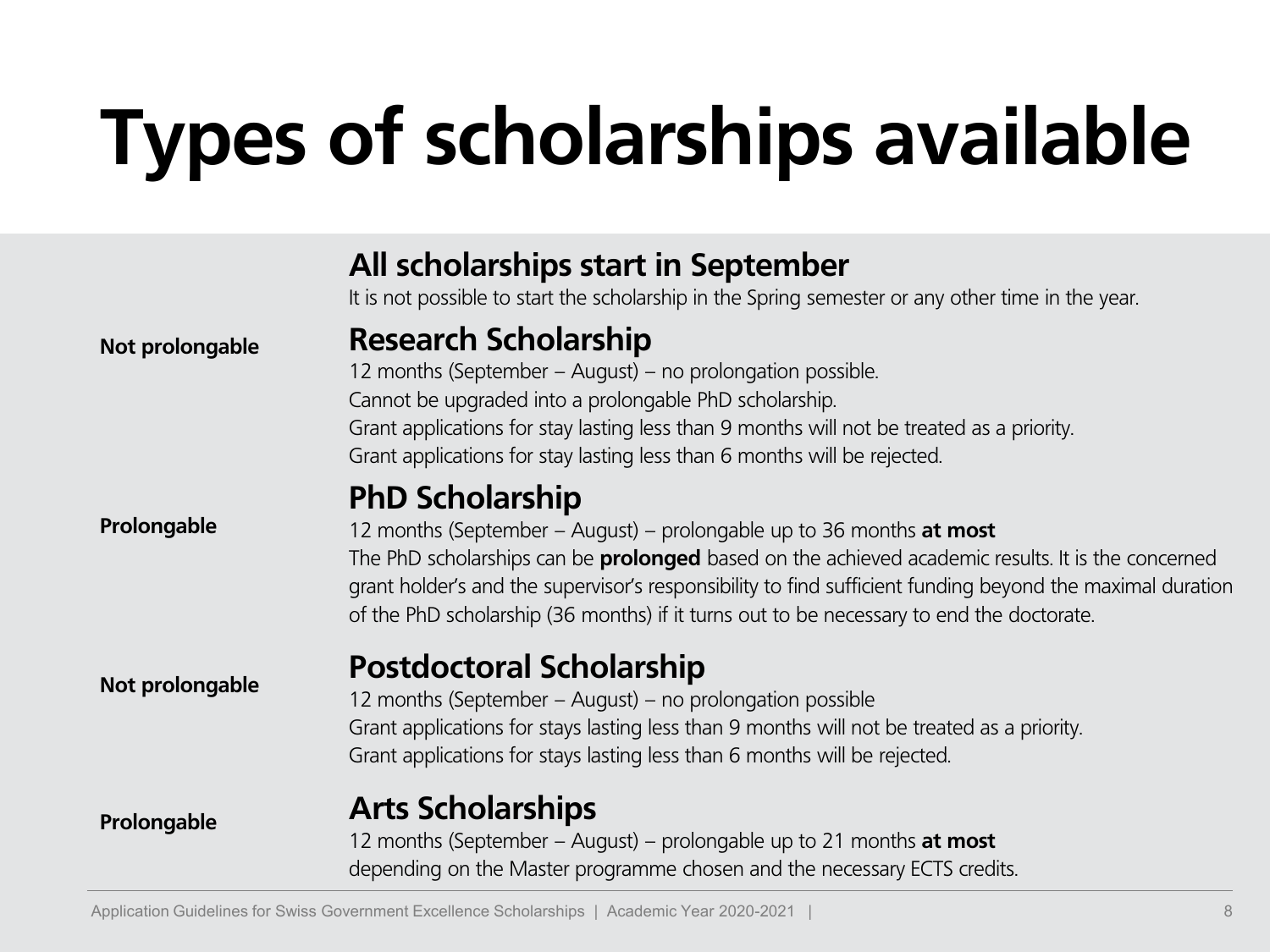### **Research Fellowships**

### **Research Fellowships (12 months)**

**Go to the FCS webpage in order to see which type of scholarship is offered to your country of origin**

Intended for highly qualified postgraduate researchers from all academic fields.

- Master degree or equivalent achieved before 31 July 2020 (degree certificate)
- Date of birth after 31 December 1984
- A copy of the letter from an academic host professor (including her/his short CV) at the chosen Swiss university confirming why she/he is willing to supervise and support the research
- Research proposal including time frame

| Postgraduate<br>scholarships | The scholarship is valid only for full time PhD studies in Switzerland. It is not valid for mixed PhD<br>programmes (part time in Switzerland and part time in another country). This scholarship is not<br>compatible with fieldtrips outside Switzerland. Therefore no possibility and no funding for fieldwork.<br>Furthermore, this scholarship type is not available for scholars holding a PhD degree. |
|------------------------------|--------------------------------------------------------------------------------------------------------------------------------------------------------------------------------------------------------------------------------------------------------------------------------------------------------------------------------------------------------------------------------------------------------------|
|------------------------------|--------------------------------------------------------------------------------------------------------------------------------------------------------------------------------------------------------------------------------------------------------------------------------------------------------------------------------------------------------------------------------------------------------------|

PhD students with an ongoing or planned doctoral project that is carried out within the framework of a formalised agreement between two universities («cotutelle de thèse» cooperation between a Swiss and a foreign university) and under the joint direction of two supervisors are eligible for a 12 month research fellowship only. **Cotutelle de thèse**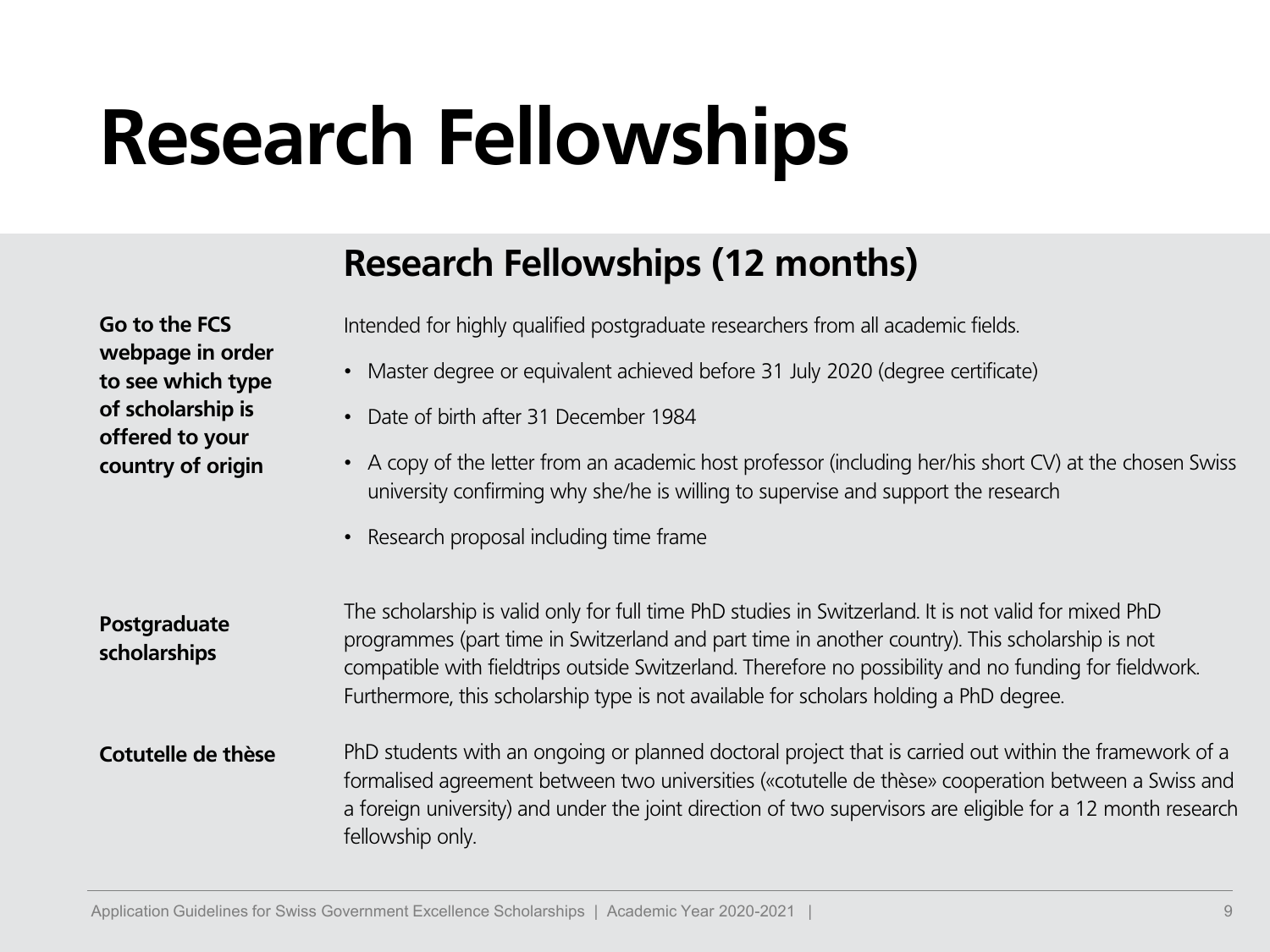### **PhD Scholarships**

### **PhD Scholarships (12 months up to 36 months)**

**Go to the FCS webpage in order to see which type of scholarship is offered to your country of origin**

**Postgraduate scholarships**

Intended for highly qualified PhD students from all academic fields.

- Master degree or equivalent achieved before 31 July 2020 (degree certificate)
- Date of birth after 31 December 1984
- A copy of the letter from an academic host professor entitled to supervise a PhD (including her/his short CV) at the chosen Swiss university confirming why she/he is willing to supervise and support the PhD thesis. If an assistant professor supports a candidature, a full professor who is entitled to supervise the PhD during the entire scholarship has to co-sign the support letter.
- Research proposal including time frame
- The scholarship is valid only for full-time PhD studies in Switzerland at a Swiss university. It is not valid for mixed PhD programmes (part time in Switzerland and part time in another country). Furthermore, this scholarship type is not available for scholars holding a PhD degree. **Full-time PhD only**

PhD students with an ongoing or planned doctoral project that is carried out within the framework of a formalised agreement between two universities («cotutelle de thèse» cooperation between a Swiss and a foreign university) and under the joint direction of two supervisors **are eligible for a 12 month research fellowship only. Cotutelle de thèse**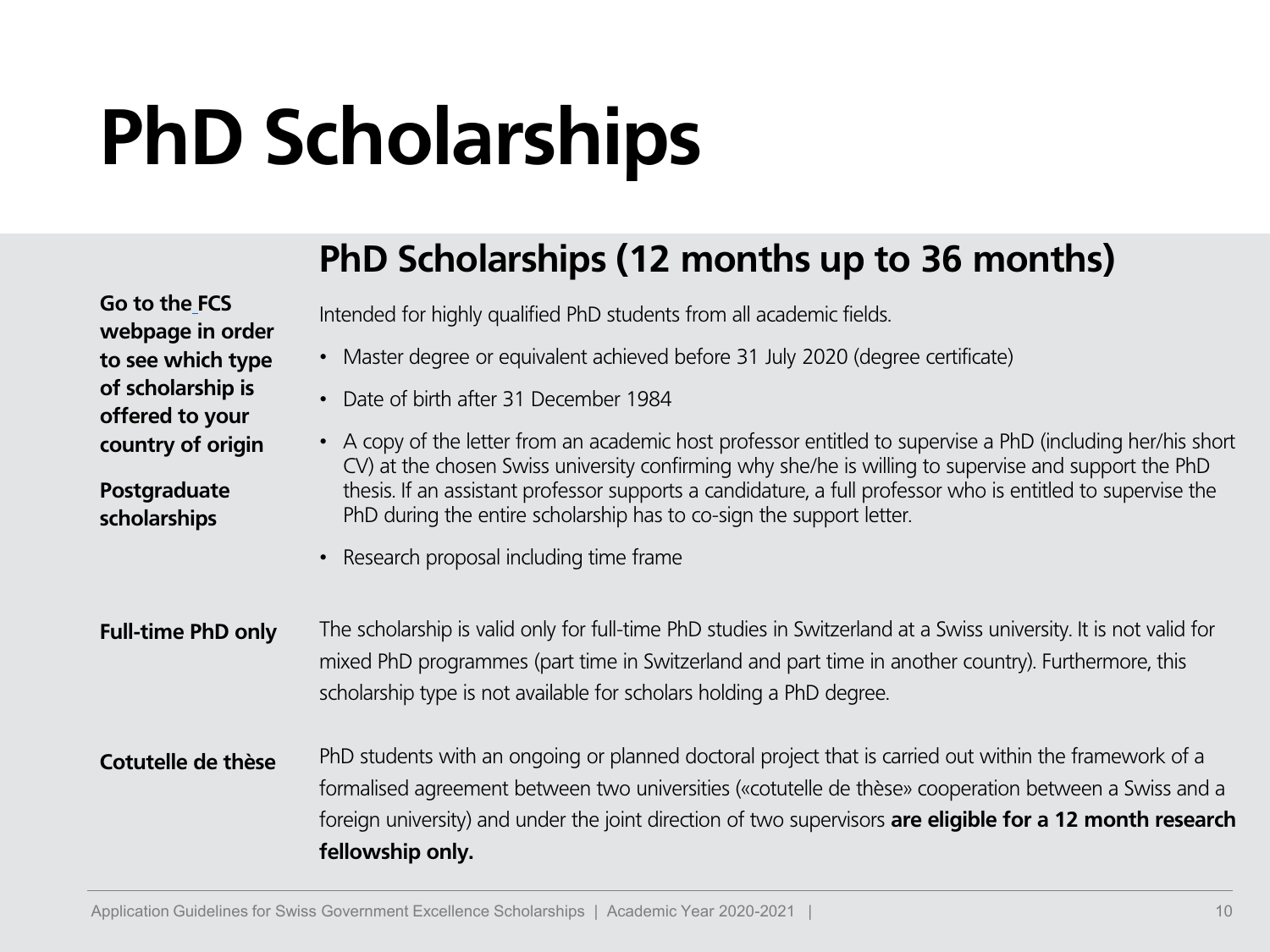### **PhD Scholarships**

**Two separate** 

### **Further important information for PhD applicants**

| <b>TWO Separate</b><br>procedures:<br><b>Application and</b><br>admission | The FCS application for a PhD scholarship and the application for admission by a Swiss university for a<br>PhD study are two separate procedures. The admission to a PhD study at your chosen Swiss university is<br>a conditio sine qua non for a potential attribution of a FCS scholarship – but no quarantee though for a<br>positive decision by the Federal Commission for Scholarships FCS. It is the applicant's responsibility to<br>manage both procedures in parallel.                                                                                                                   |
|---------------------------------------------------------------------------|-----------------------------------------------------------------------------------------------------------------------------------------------------------------------------------------------------------------------------------------------------------------------------------------------------------------------------------------------------------------------------------------------------------------------------------------------------------------------------------------------------------------------------------------------------------------------------------------------------|
| <b>Two different ways</b><br>to achieve a PhD                             | The first way to achieve a doctorate degree (aka PhD) consists in undertaking doctoral studies under<br>the supervision of an academic mentor (supervisor). In this case, the admission to the PhD takes<br>place after the scholarship start.                                                                                                                                                                                                                                                                                                                                                      |
| For doctoral school<br>applicants additional<br>document required         | The second way consists in being admitted to a doctoral school, which provides the framework for<br>the following doctoral studies. Please inquire your admission directly at the corresponding school.<br>• In addition to all other application documents (including the support letter from a supervisor), the<br>admission letter from the doctoral school is required with the application dossier. As this<br>takes time applicants must plan accordingly and submit their application for admission to the doctoral<br>school sufficiently in advance of the scholarship programme deadline. |
|                                                                           | • If the chosen doctoral school does not allow you to contact a supervisor before being admitted to the<br>doctoral school, the application for the Swiss Government Excellence Scholarship is not possible.                                                                                                                                                                                                                                                                                                                                                                                        |
|                                                                           | • In case you do not get the admission to the doctoral school until the application deadline, and<br>therefore cannot apply for the next academic year, you can always begin your studies without the<br>Swiss Government Excellence Scholarship and then apply for the following academic year. Please note:<br>the exclusion criteria «Applicants who are in Switzerland since more than one year at the beginning of<br>the scholarship» stays effective.                                                                                                                                        |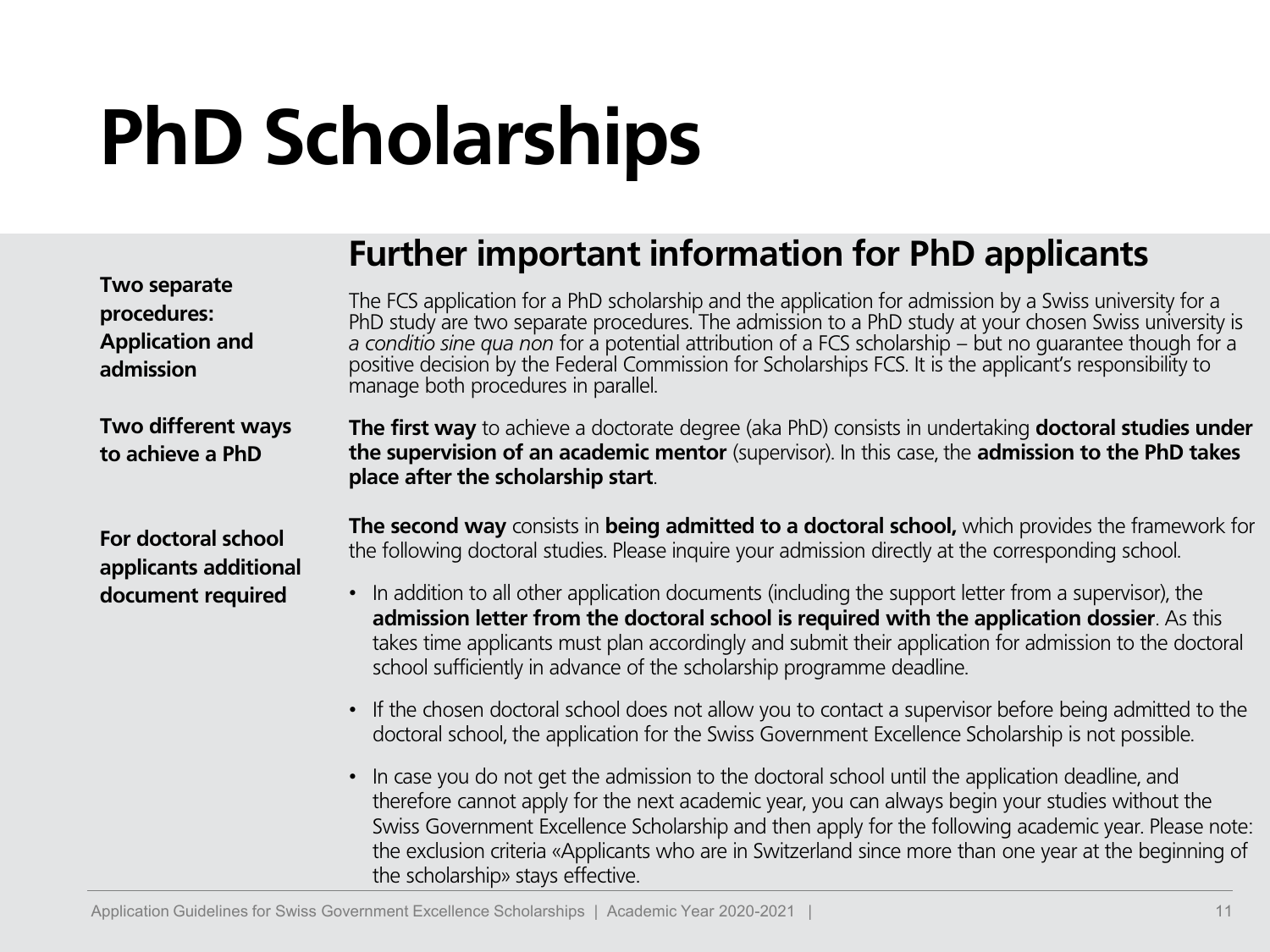### **Postdoctoral Scholarships**

#### **Postdoctoral Scholarships (12 months)**

**Go to the FCS webpage in order to see which type of scholarship is offered to your country of origin**

**Postgraduate scholarships**

Intended for highly qualified postdoctoral researchers at the beginning of their academic career from all academic fields.

- PhD degree achieved after 31 December 2016 and before 31 July 2020 (PhD degree certificate)
- Not more than 3 years after the award of the PhD. No funding for sabbaticals.
- A copy of the letter from an academic host professor (including her/his short CV) at the chosen Swiss university confirming why she/he is willing to supervise and support the postdoctoral research.
- Not accepted as academic supervisors for Postdoctoral scholarship applicants are their former PhD mentors and their co-directors for the cotutelle PhD if the academic supervisor is at a Swiss university.
- Research proposal including time frame
- This scholarship is valid only for full-time postdoctoral research in Switzerland. It is not compatible with fieldtrips outside Switzerland. Therefore no possibility and no funding for fieldwork.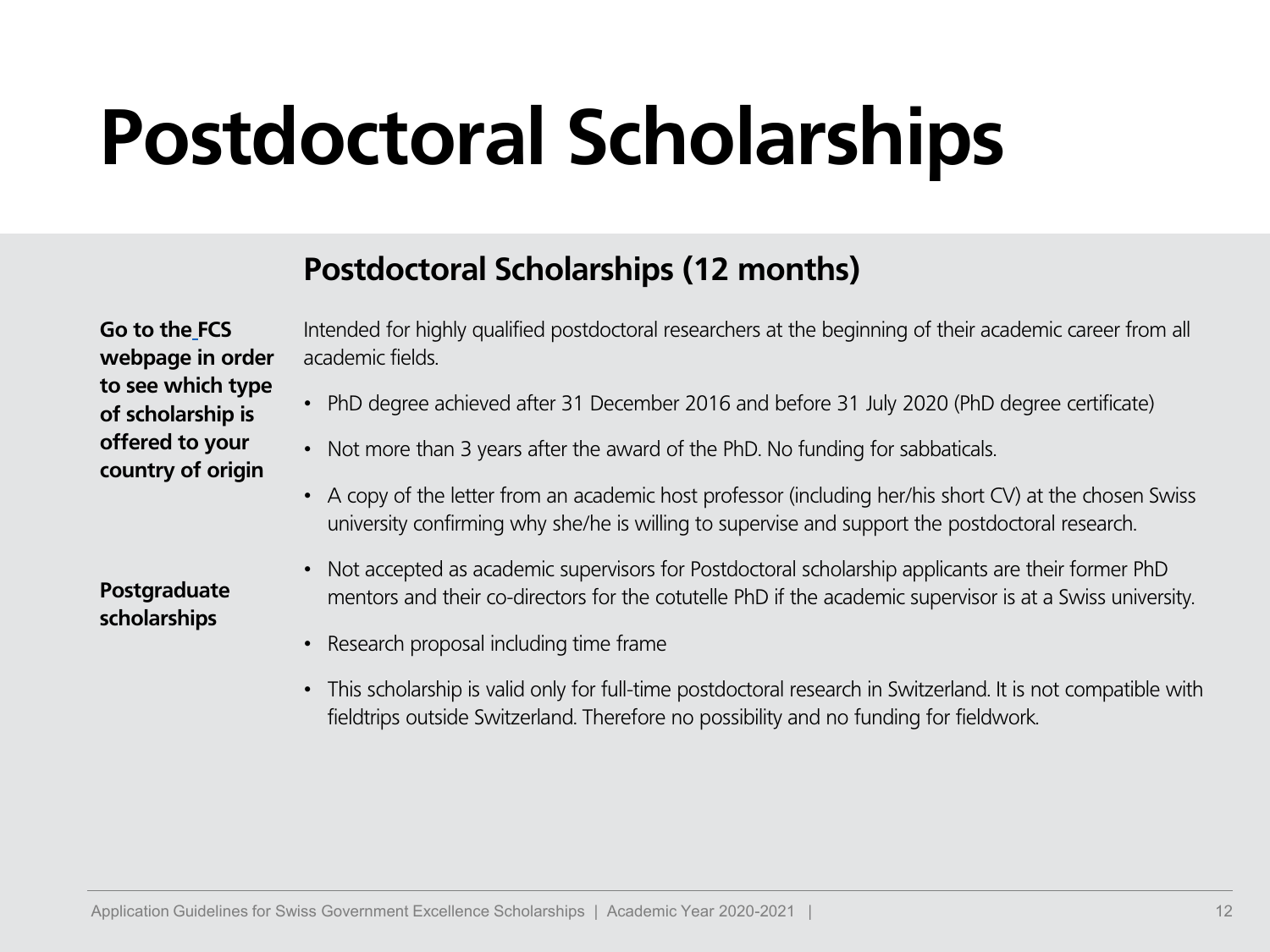### **Arts Scholarships**

#### **Arts Scholarships (12 months up to 21 months at most)**

| Go to the FCS                          | Intended for highly qualified art students from all artistic fields wishing to pursue an initial master course.                                                                                                                                                                                                                                                               |
|----------------------------------------|-------------------------------------------------------------------------------------------------------------------------------------------------------------------------------------------------------------------------------------------------------------------------------------------------------------------------------------------------------------------------------|
| webpage in order                       | Bachelor degree or equivalent achieved before 31 July 2020 (degree certificate)                                                                                                                                                                                                                                                                                               |
| to see which type<br>of scholarship is | Date of birth after 31 December 1984                                                                                                                                                                                                                                                                                                                                          |
| offered to your<br>country of origin   | • A proof for «admission is under consideration» at the intended Swiss arts or music school (conservatory).<br>This may be in the form of a conditional acceptance pending an entry exam or other specific requirements.<br>If applicable: a copy of the letter from a professor confirming the supervision of the studies.                                                   |
| <b>Master</b><br>scholarships          | • Valid only to pursue an initial master course. Applicants for arts and music cannot apply for a second<br>master's degree.                                                                                                                                                                                                                                                  |
| List of eligible<br>countries          | This type of scholarship is available for the following countries only:<br>Austria, Belgium, Bulgaria, Croatia, Cyprus, Czech Republic, Denmark, Estonia, Finland, Germany, Greece,<br>Hungary, Israel, Iceland, Italy, Japan, Latvia, Lithuania, Malta, Mexico, Netherlands, Poland, Portugal,<br>Romania, Russia, Slovakia, Slovenia, South Korea, United States of America |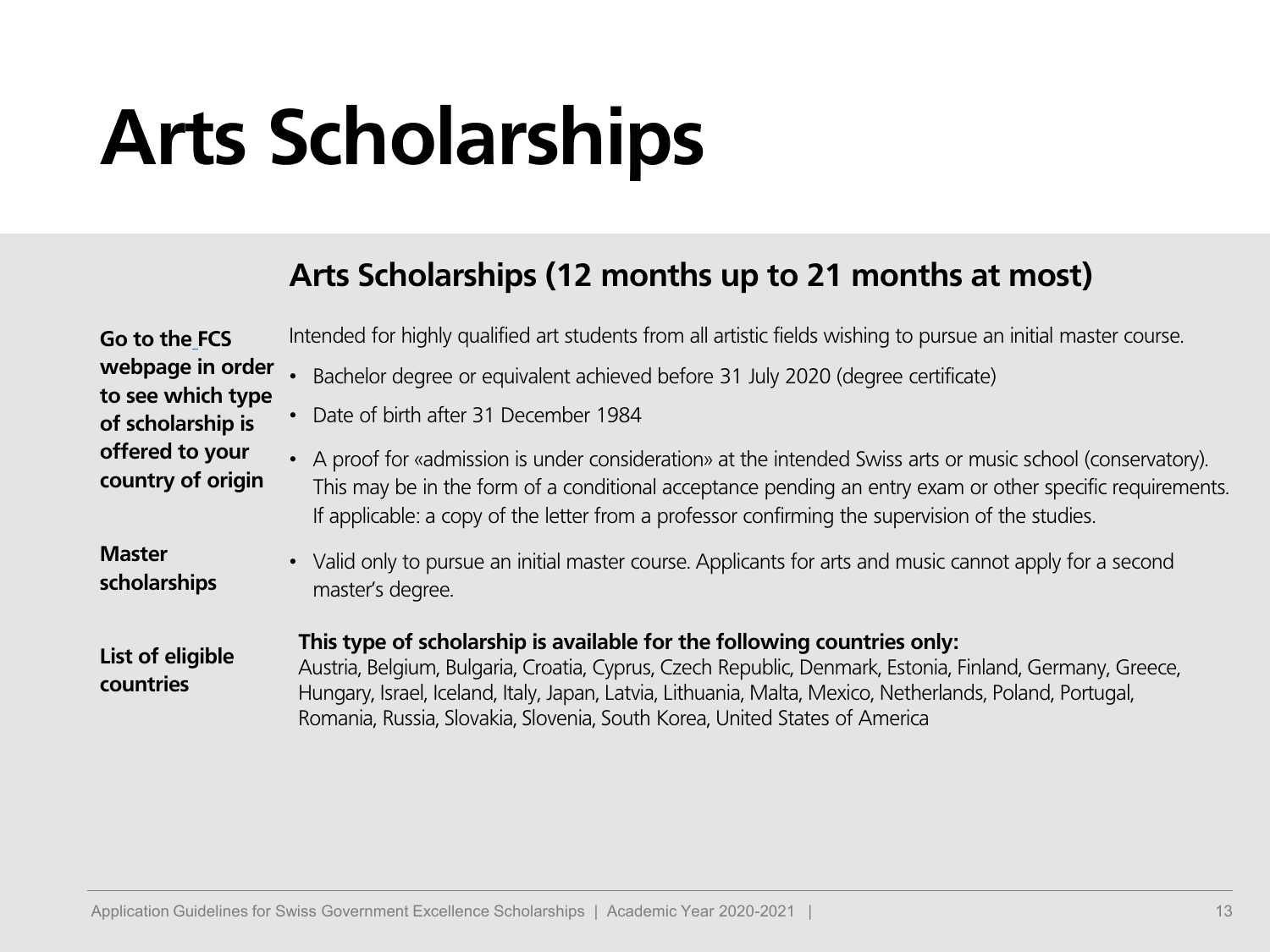### **Study location**

#### **Swiss public academic institutions**

| <b>Eligible host</b><br>institutions               | The Swiss Government Scholarships are granted for research in one of the Swiss public universities, Federal<br>Institutes of Technology, University of Applied Sciences or Schools of music and arts. The arts and music<br>scholarships are granted for studies in the public music academies, as well as art and design schools.                                                                                                                                                                                                                            |
|----------------------------------------------------|---------------------------------------------------------------------------------------------------------------------------------------------------------------------------------------------------------------------------------------------------------------------------------------------------------------------------------------------------------------------------------------------------------------------------------------------------------------------------------------------------------------------------------------------------------------|
| <b>Useful weblinks</b>                             | Information on the universities, programmes, and professors can be obtained on the internet sites of the<br>Swiss academic institutions, on the portal swissuniversities and «study in Switzerland+».                                                                                                                                                                                                                                                                                                                                                         |
| <b>Full-time research</b><br>only                  | The scholarship is valid only for full-time research in Switzerland. It is not valid for on-the-job studies, part-<br>time studies, correspondence courses or mixed programmes (part time in Switzerland and part time in<br>another country). During their scholarship grant holders are resident in Switzerland.                                                                                                                                                                                                                                            |
| <b>Field work for PhD</b><br>grant holders only    | The scholarship is meant for conducting research in the Swiss host institution. For Research as well as<br>Postdoctoral scholarships, no fieldwork abroad of Switzerland is possible during the scholarship period. PhD<br>students working in an academic field where fieldwork is indispensable, have to submit a request for<br>acceptance of fieldwork indicating in advance the exact period, destination and purpose. A support letter by<br>the academic supervisor has to be enclosed. There is no additional financial support for fieldwork by FCS. |
| At max 12 months<br>in Switzerland<br>before start | <b>Coming to Switzerland</b><br>This scholarship primarily offers an opportunity to scholars who have not already been to Switzerland.<br>Scholarship applicants may not be resident in Switzerland since more than one year when they start their<br>grant next September. Otherwise they are not eligible. Applicants already in Switzerland during their<br>application procedure add a copy of the residence permit for Switzerland.                                                                                                                      |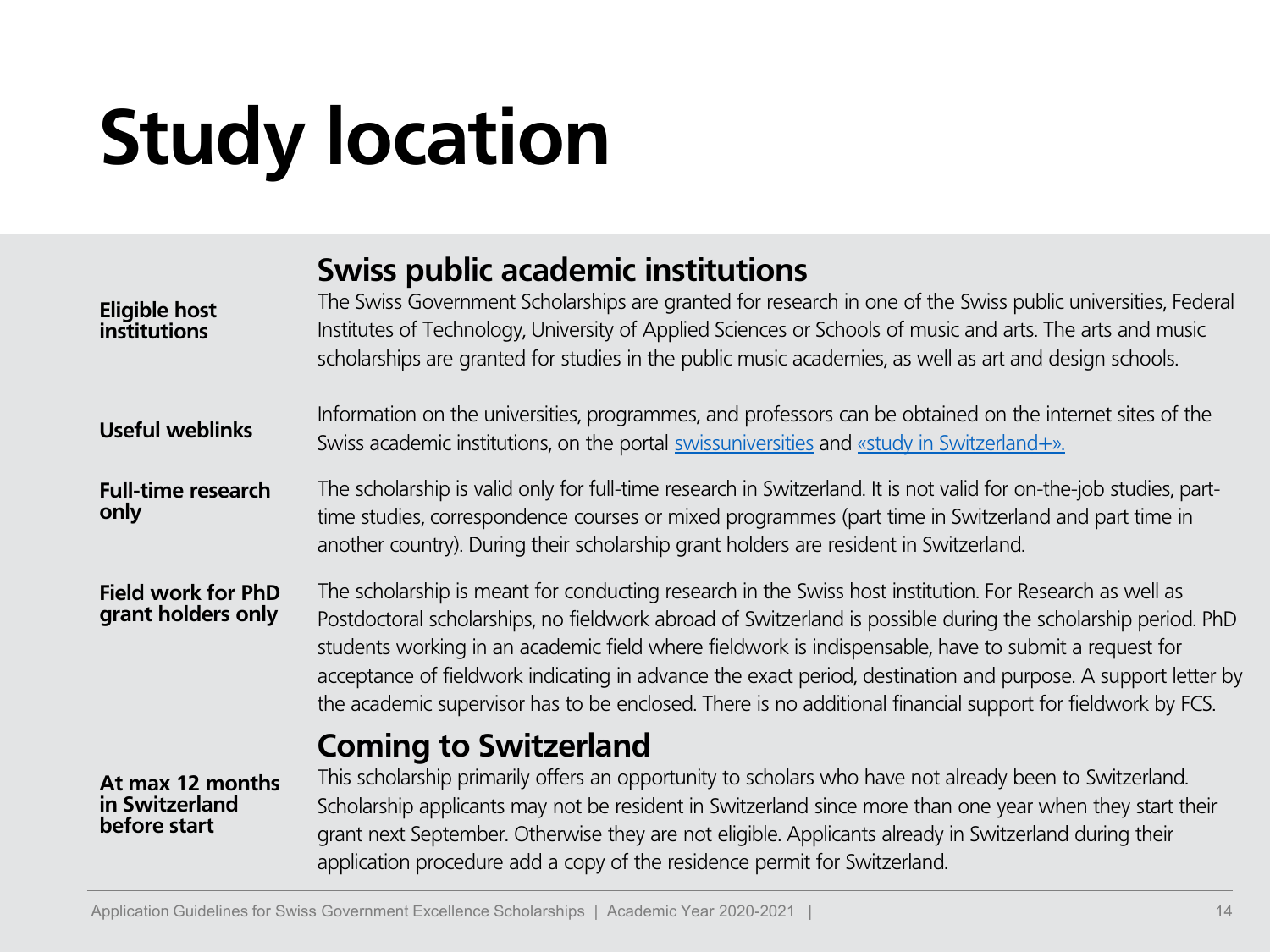## **Obligations**

**Living in Switzerland**

**No family allowances**

**Notifying FCS about other grants and other forms of financial support**

#### **Place of residence**

Swiss Government Scholarship holders are expected to move to Switzerland during their grant period. The scholarship holders must be resident preferably in the city (in Switzerland) or in the Canton of their research/study institution. They must comply with the FCS instructions, regulations concerning the residence for foreigners in Switzerland and with the university/art institution regulations.

#### **Family and children**

The FCS does not have the authority to decide on the possibility of bringing the family of the scholarship holder to Switzerland. This is left to the Federal and Cantonal Migration Offices, which at present deal with requests very restrictively. The scholarship amount covers the living costs of one person only. There are no additional family allowances.

#### **Other grants and additional income**

If you are awarded another additional scholarship or you receive other forms of financial support (such as income from teaching and research assistance, etc.) you are asked to notify the Federal Commission for Scholarships.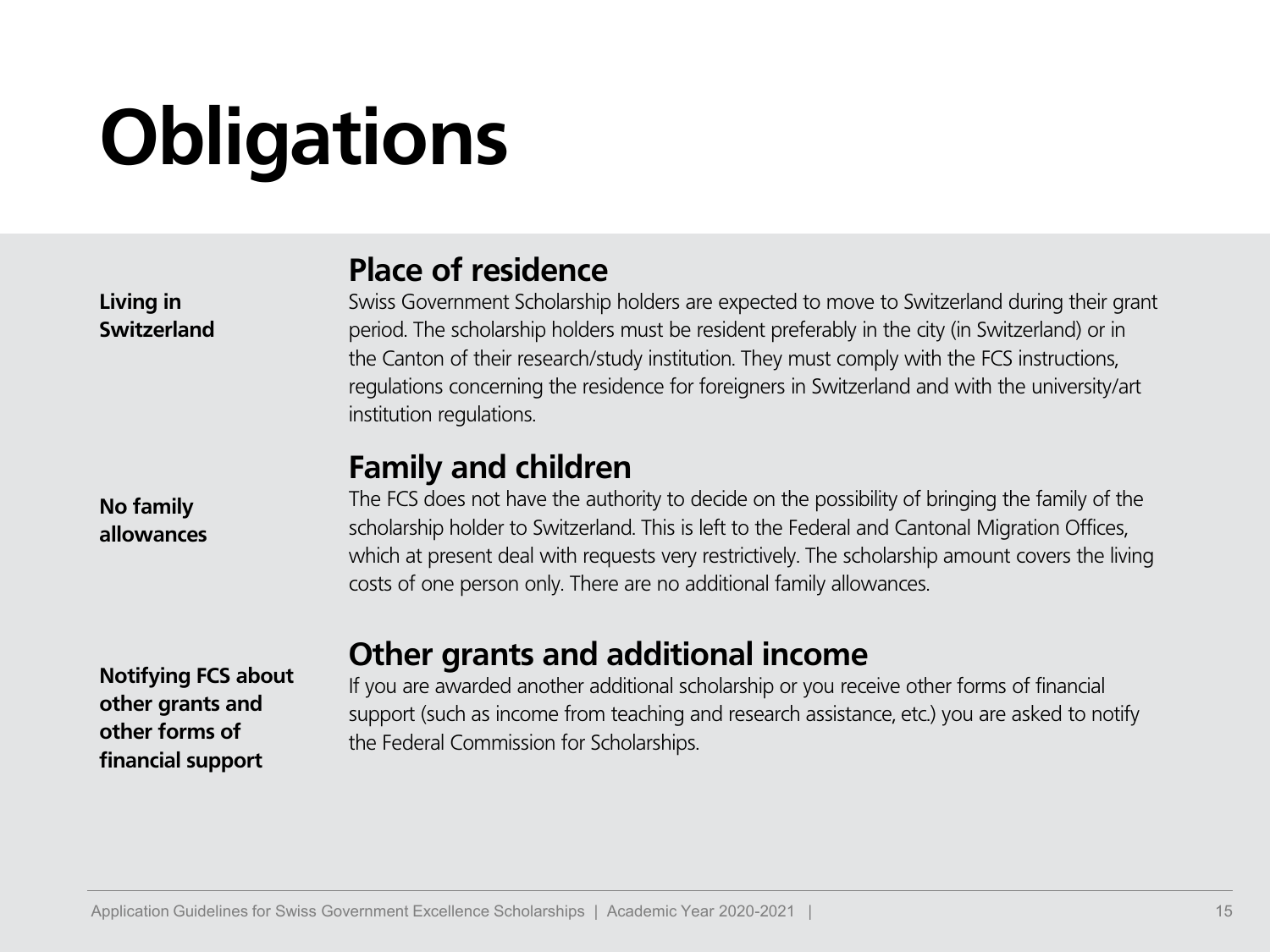### **Financial matters**

#### **Scholarship amount**

| <b>Grants</b>            | Research scholarship:<br>PhD scholarship:<br>Arts scholarship:<br>Postdoctoral scholarship:                                                                                                                                                                                                                                                                                                                                                                                                                                                      | 1'920.- Swiss Francs per month = 23'040.- CHF for 1 year<br>1'920.- Swiss Francs per month = 23'040.- CHF for 1 year<br>1'920.- Swiss Francs per month = 23'040.- CHF for 1 year<br>$3'500$ .- Swiss Francs per month = 42'000.- CHF for 1 year                                                                                                                                     |
|--------------------------|--------------------------------------------------------------------------------------------------------------------------------------------------------------------------------------------------------------------------------------------------------------------------------------------------------------------------------------------------------------------------------------------------------------------------------------------------------------------------------------------------------------------------------------------------|-------------------------------------------------------------------------------------------------------------------------------------------------------------------------------------------------------------------------------------------------------------------------------------------------------------------------------------------------------------------------------------|
| <b>Housing allowance</b> | to help them pay part of the housing deposit.                                                                                                                                                                                                                                                                                                                                                                                                                                                                                                    | All scholarship holders receive a one-time lump sum of CHF 300.- with the first grant payment                                                                                                                                                                                                                                                                                       |
| <b>Semester fees</b>     | <b>Tuition fees and Master fees for artists</b><br>The FCS does not pay for tuition and/or semester fees. In some cases the universities and the<br>Federal Institute of Technology do require scholarship holders to pay semester fees (generally<br>around 600.- CHF per semester) or at least reduced tuition fees. In some cases the universities<br>do not waive the PhD fees. In case the Universities and the Universities of Applied Sciences and<br>Art Schools should not waive the fees, it is up to the grantee to pay for the fees. |                                                                                                                                                                                                                                                                                                                                                                                     |
| <b>Insurance</b>         | <b>Health insurance</b>                                                                                                                                                                                                                                                                                                                                                                                                                                                                                                                          | According to the Swiss law, every resident in Switzerland must be covered by a Health Care<br>Insurance (except for dental care). For non-EU and non-EFTA grantees only: the FCS pays<br>mandatory Swiss health insurance. Please note, scholarship holders from EU and EFTA countries<br>have to come with their European insurance card and pay themselves the relative expenses. |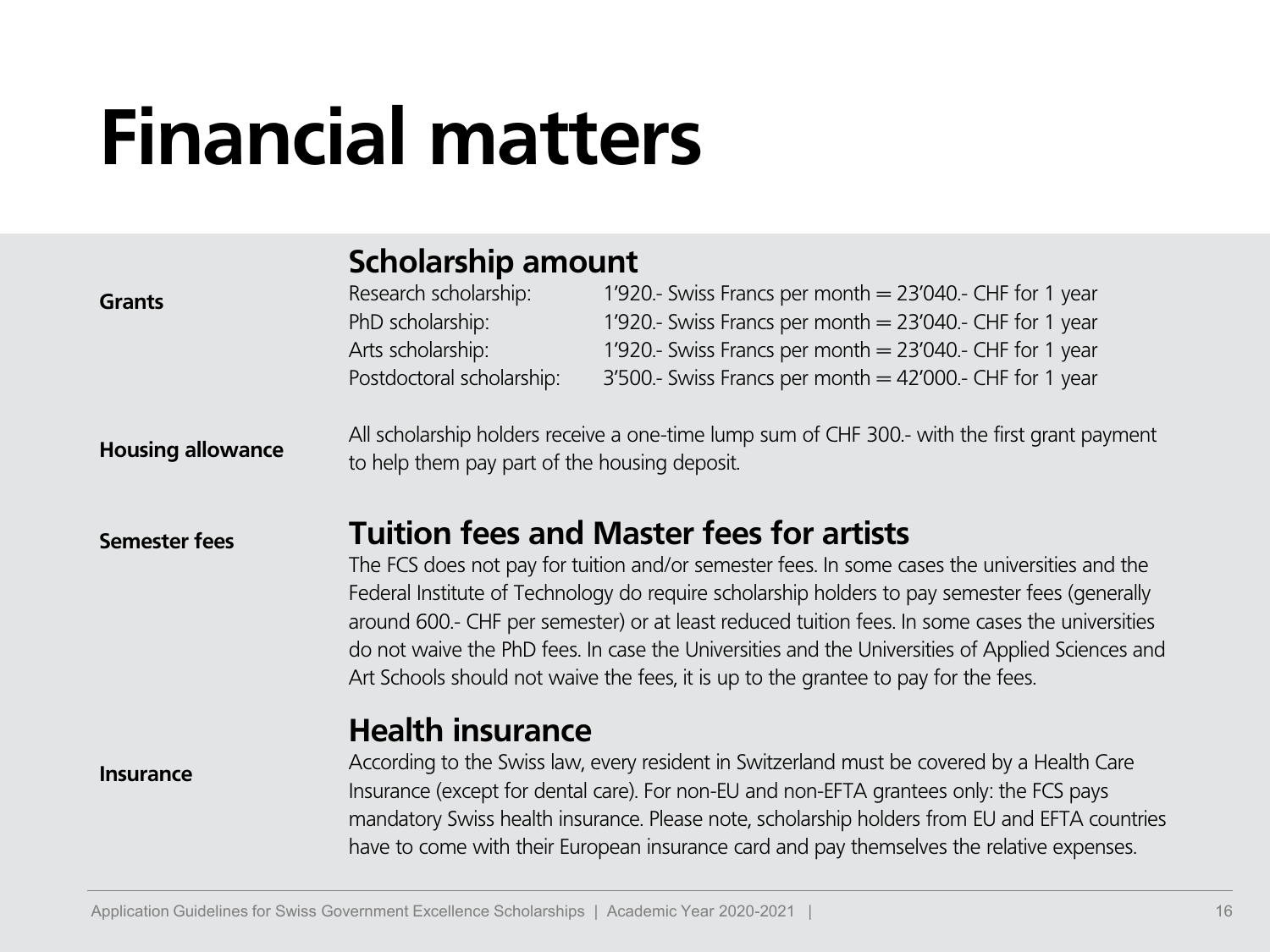### **Financial matters**

| <b>Europe</b>                                                     | <b>Travel expenses</b><br>Grantees from EU and EFTA member states pay for their own travel expenses to Switzerland as well as<br>back to their country of origin.                                                                                                                                                                                                                                                                             |
|-------------------------------------------------------------------|-----------------------------------------------------------------------------------------------------------------------------------------------------------------------------------------------------------------------------------------------------------------------------------------------------------------------------------------------------------------------------------------------------------------------------------------------|
| Worldwide                                                         | Grantees from outside the European Union and the EFTA pay for their own travel expenses to<br>Switzerland, but the FCS pays a return allowance (lump sum depending upon the country of origin) for<br>the ticket back to their country of origin at the end of the scholarship.                                                                                                                                                               |
| Allowance up to six<br>month after the<br>scholarship             | <b>Return allowance</b><br>However, the return allowance will not be paid if the scholarship holders extend their stay in Switzerland<br>beyond six months after completion of their research, if they take up employment pending the<br>continuation of their research or if they move to a third country.                                                                                                                                   |
| No allowances                                                     | <b>Conferences</b><br>Valid for all scholarship types: There are no allowances for international conferences.                                                                                                                                                                                                                                                                                                                                 |
| <b>Fieldwork only for</b><br><b>PhD grant holders</b><br>possible | <b>Fieldwork</b><br>Once the scholarship is awarded PhD scholarship holders may submit a special request regarding their<br>PhD thesis and the potentially necessary fieldwork. The scholarship may continue during the fieldwork<br>up to six months. No additional financial support is possible though for fieldwork by FCS. For other<br>scholarship types, no fieldwork abroad of Switzerland is possible during the scholarship period. |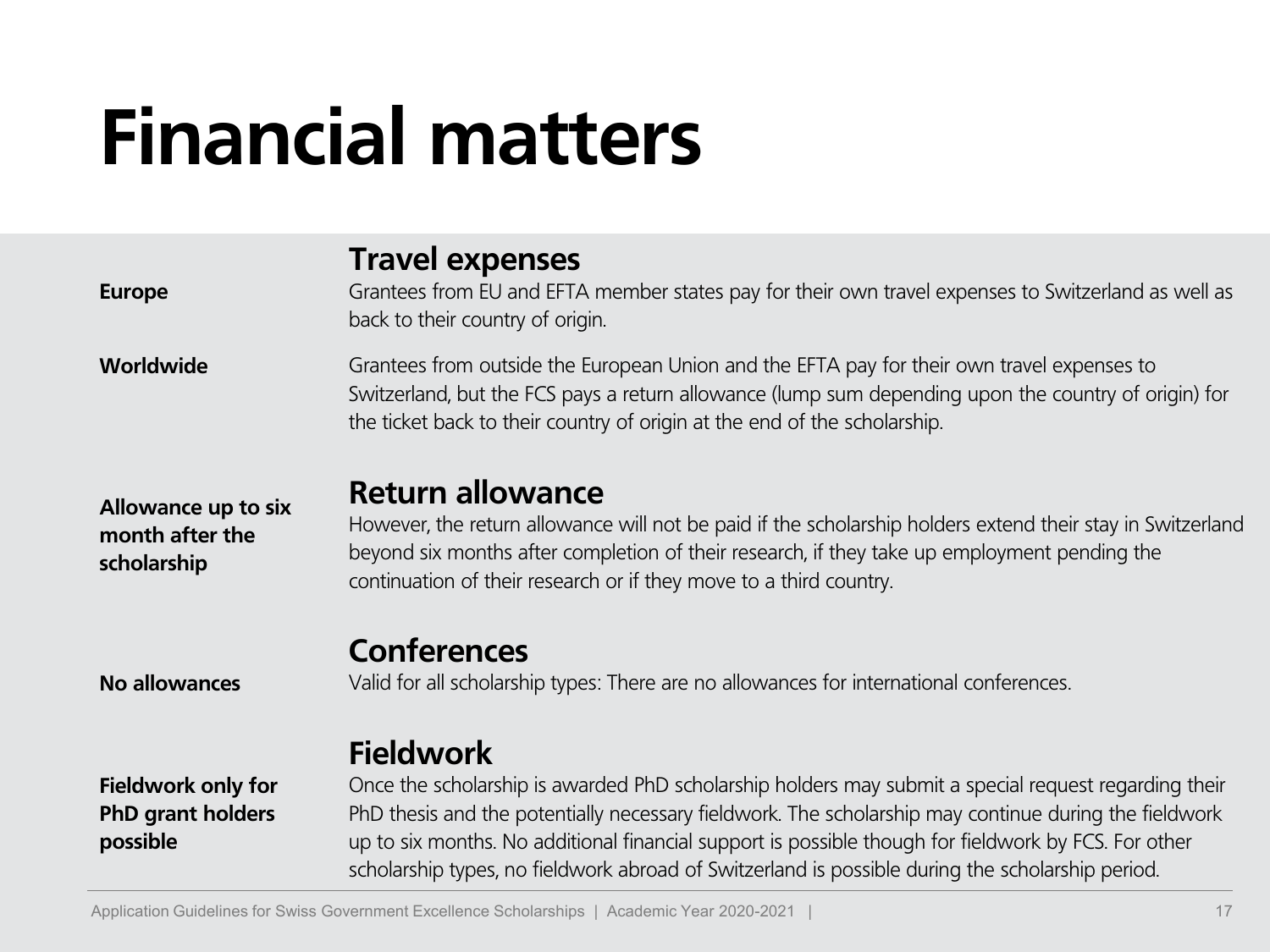**English, French, German, Italian**

#### **Two sets to be submitted:**

1st set original, attested, signed documents 2nd set with copies

**Your CV must include**

**Fill in completely and sign your documents**

**Thank you for your patience**

#### **Four admissible languages**

The application documents have to be submitted in **English, French, Italian or German**. If your documents are not in one of these languages, then **an authenticated translation in English** must be included. Attestations can be done by a university or a government officer. **Exception for India:** Self attested documents are accepted.

### **Submitting 2 sets of documents** ‒ **each in the precise order**

Please submit 2 sets  $(= 1 \text{ original} + 1 \text{ copy})$  of application documents in exact order given (see pages 19-22). The 1st set contains the original, signed documents plus, if applicable the attested translations. The other set is a copy of the 1st set.

Include the following information in your CV: personal education and training, degrees and diplomas (with precise dates), if applicable: awards, academic positions (with precise dates), non-academic positions (with precise dates), publications with references, conferences, academic teaching experiences, extra academic experiences, links to your sciences blogs, your presentation online. FCS advises **against the use of the Europass CV** template.

### **Complete and signed applications are valid only**

Please fill in the forms carefully and completely. Sign the form and the research proposal. Only signed applications are valid and eligible.

### **Results follow until end of May next year**

If the application is short listed by the national authority and/or the Swiss Diplomatic Representation it will be sent to Switzerland for the final selection by the FCS. The FCS will inform you by the end of May next year at latest whether your application has been successful or not.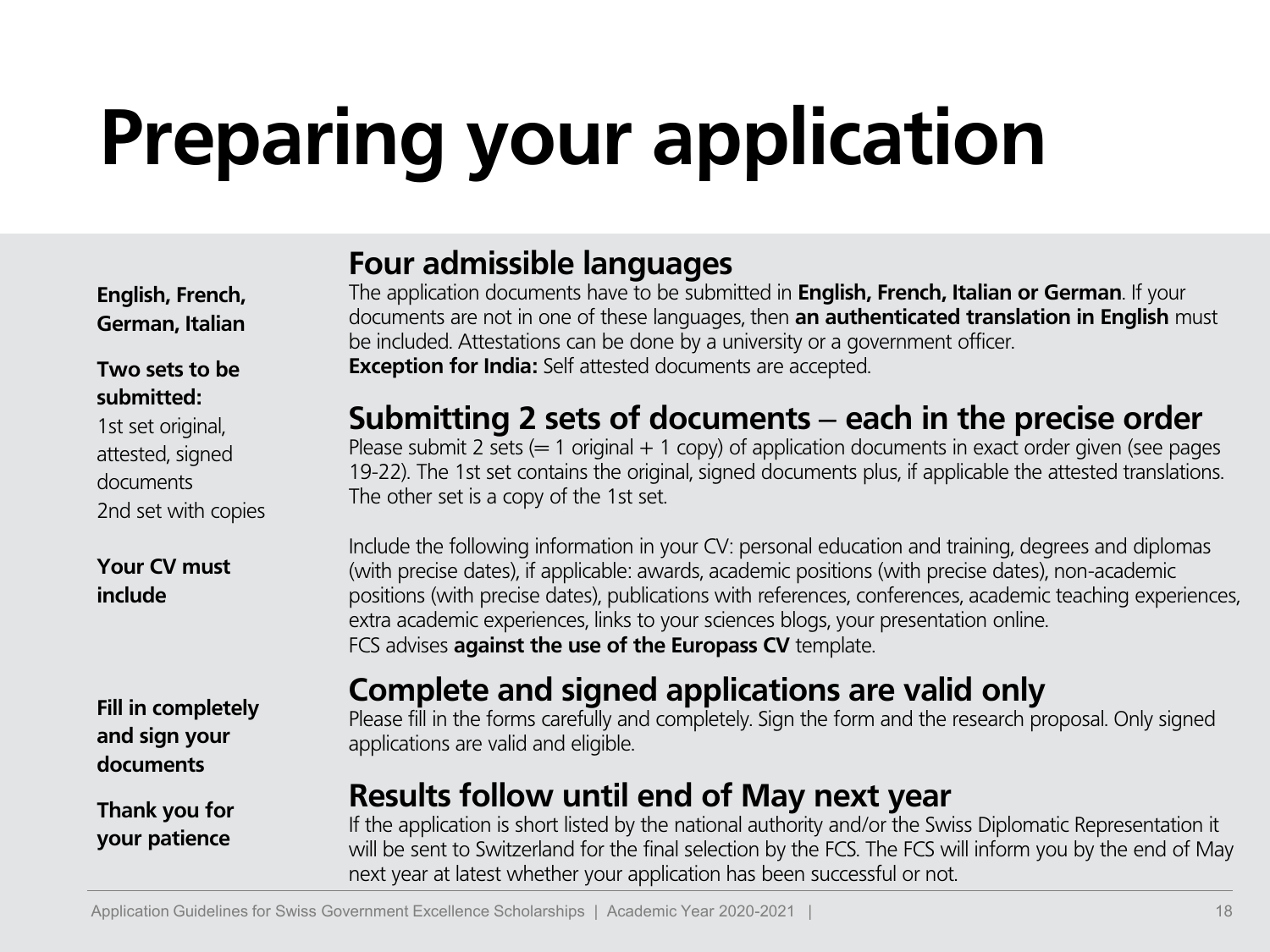| <b>Research, PhD and</b><br><b>Postdoctoral</b><br>scholarship<br>applications | <b>Documents for Postgraduate Scholarships</b><br>Please submit 2 sets ( $=$ 1 original $+$ 1 copy) of application documents in exact order given below: The<br>1st set contains the original, signed documents plus the confidential letters of recommendation and, if<br>applicable the attested translations in English. The other set is the copy of the 1st set except for the<br>confidential letters of recommendation (only 1st set). No copies for 2nd set.                                                                                 |
|--------------------------------------------------------------------------------|------------------------------------------------------------------------------------------------------------------------------------------------------------------------------------------------------------------------------------------------------------------------------------------------------------------------------------------------------------------------------------------------------------------------------------------------------------------------------------------------------------------------------------------------------|
| <b>Please</b><br>do not put                                                    | 1) Signed FCS application form (typed and printed) with photo.<br>2) A full CV with list of personal education and training, degrees and diplomas (with precise dates),<br>awards, academic positions (with precise dates), non-academic positions (with precise dates),<br>publications with references, conferences, academic teaching experiences, extra academic teaching<br>experiences, links to your science blogs, your presentations online etc.                                                                                            |
| the documents<br>into plastic folders<br>or binders                            | 3) A motivation letter (max. 2 pages).<br>4) All applicants must have a clear research goal. Therefore research fellowship, postdoctoral<br>scholarship as well as PhD scholarship candidates have to submit a complete research proposal<br>(max. 5 pages, signed) including a layman abstract in English, using exclusively the FCS research<br>proposal form provided with the application package. The research proposal is a central part of<br>your application. Please devote the required attention to it and submit only a signed document. |
|                                                                                | 5) A copy of the letter from an academic host professor (including her/his short CV) at the chosen<br>Swiss university confirming why she/he is willing to support and supervise the research.<br>For research fellowships in addition:<br>A short CV of the academic mentor at the home institution.                                                                                                                                                                                                                                                |
|                                                                                | For PhD scholarships at doctoral schools only, in addition: The confirmation for accepted<br>admission is required. A support letter from a host professor is required in any case additionally.                                                                                                                                                                                                                                                                                                                                                     |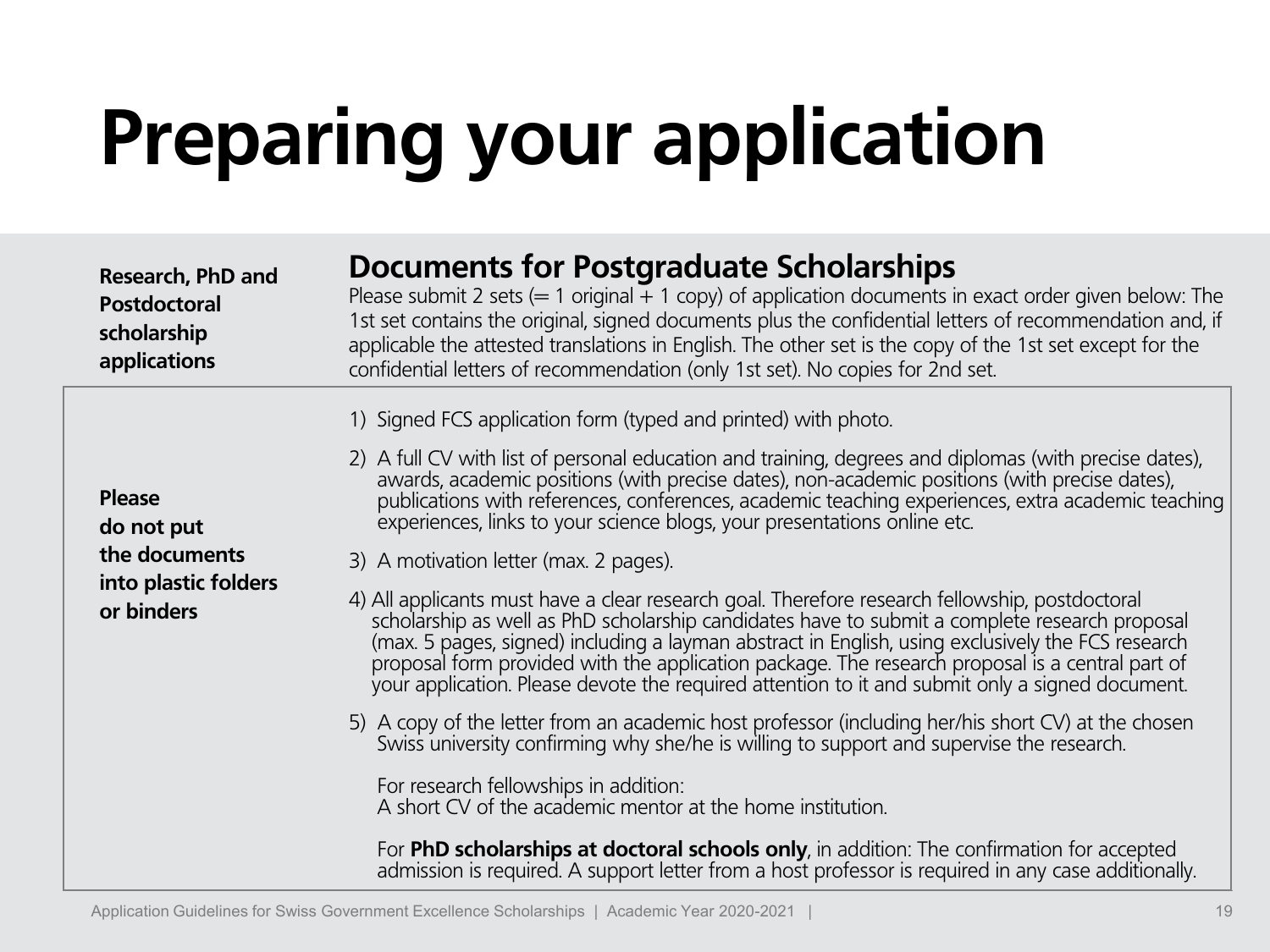| Research, PhD and<br><b>Postdoctoral</b><br>scholarship<br>applications             | continued                                                                                                                                                                                                                                                                                                                                                                                                                                                                                                                                                                                        |
|-------------------------------------------------------------------------------------|--------------------------------------------------------------------------------------------------------------------------------------------------------------------------------------------------------------------------------------------------------------------------------------------------------------------------------------------------------------------------------------------------------------------------------------------------------------------------------------------------------------------------------------------------------------------------------------------------|
| <b>Please</b><br>do not put<br>the documents<br>into plastic folders<br>or binders. | 6) Two confidential letters of recommendation from two different professors in the applicant's field<br>(use exclusively the FCS form – originals in sealed envelopes only, for the first set).<br>No copies for 2nd set.<br>7) Photocopies of certificates and grade sheets from previously attended universities/ colleges and<br>diplomas with grades, starting with the most recent. If not in English, French, Italian or German with<br>attested certified translations in English. Exception for India: Self attested documents are accepted.<br>Do not submit the original certificates. |
|                                                                                     | 8) <b>Signed</b> medical certificate (use only the FCS health certificate form).<br>9) Two copies of the applicant's passport (main page with personal data). Dual nationals add copies of<br>both passports. Applicants already in Switzerland during their application procedure add a copy<br>of the residence permit for Switzerland.                                                                                                                                                                                                                                                        |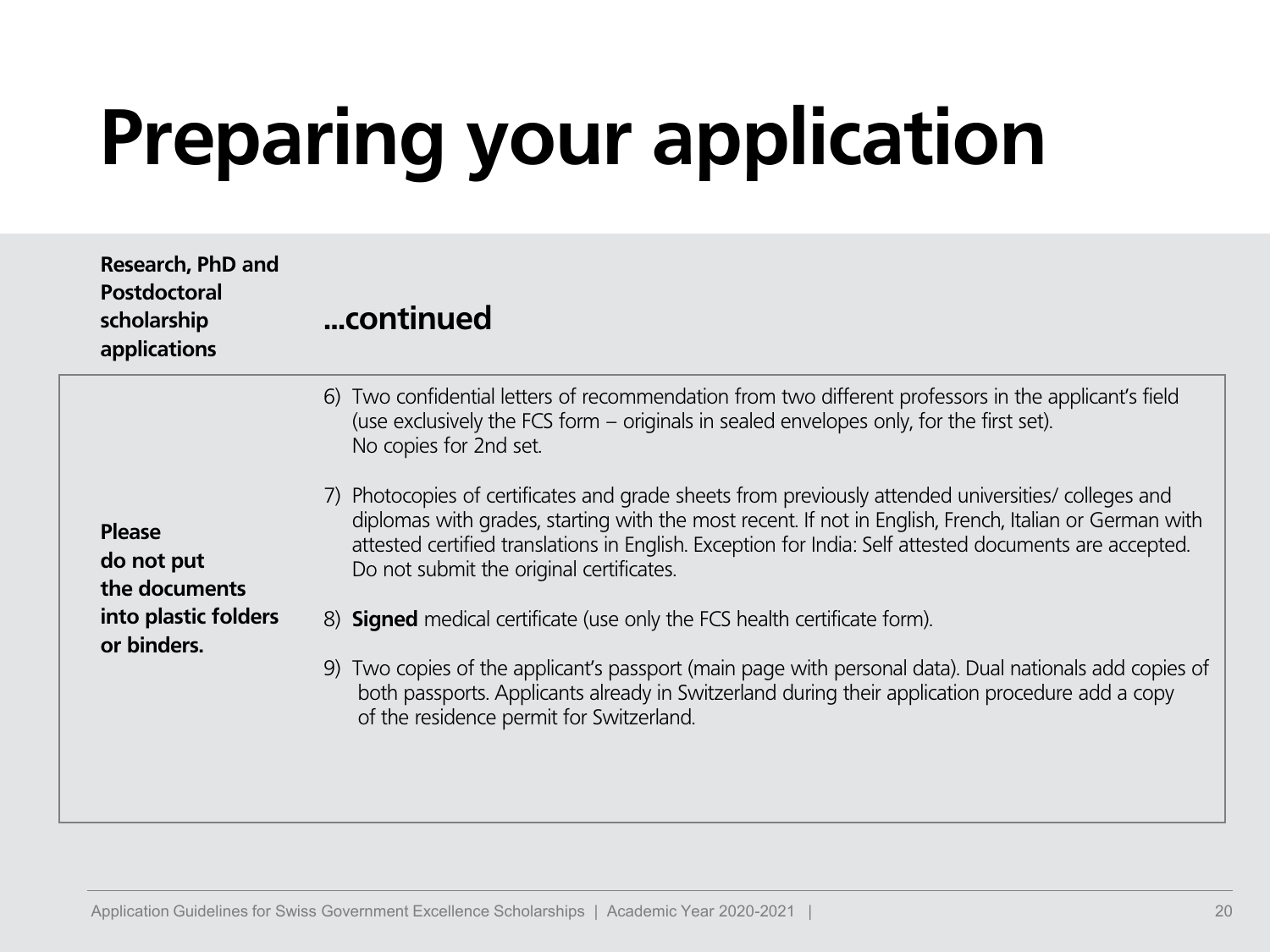#### **Documents for Arts Scholarships**

Please submit 2 sets ( $= 1$  original  $+ 1$  copy) of application documents in exact order given below: The 1st set contains the original, **signed** documents plus the confidential letters of recommendation and, if applicable the attested translations in English. The other set is the copy of the 1st set except for the confidential letters of recommendation (only 1st set). No copies for 2nd set.

| <b>Please</b>                                       |    | 1) <b>Signed FCS application form</b> (typed and printed) with photo.                                                                                                                                                                                                                                                                                           |
|-----------------------------------------------------|----|-----------------------------------------------------------------------------------------------------------------------------------------------------------------------------------------------------------------------------------------------------------------------------------------------------------------------------------------------------------------|
| do not put                                          |    | 2) A full CV with list of exhibitions, concerts, awards etc.                                                                                                                                                                                                                                                                                                    |
| the documents<br>into plastic folders<br>or binders |    | 3) A motivation letter (max. 2 pages specifying the reasons to study in Switzerland, the importance<br>of the choice for your future career as well as your professional projects at the end of the<br>scholarship.                                                                                                                                             |
|                                                     | 4) | The applicants for arts scholarships do not have to submit a research proposal.                                                                                                                                                                                                                                                                                 |
|                                                     |    | 4a) For musicians: High-quality CD of 3 different styles of music if the music involves interpreters and directors. Composers have to submit their scores. (CD labelled with name, surname and<br>country).                                                                                                                                                     |
|                                                     |    | 4b) For painters, graphic artists and sculptors: Copies or photos of 3 pieces of your work, along with<br>rough drafts (incl. their dates of creation; work labelled with name, surname and country).                                                                                                                                                           |
|                                                     | 5) | A proof for «admission is under consideration» at the intended Swiss arts or music school<br>(conservatory). This may be in the form of a conditional acceptance pending an entry exam or<br>other specific requirements. If applicable, a copy of the letter from a professor confirming the<br>supervision of the studies.<br>(to be continued see next page) |

**Arts scholarship applications**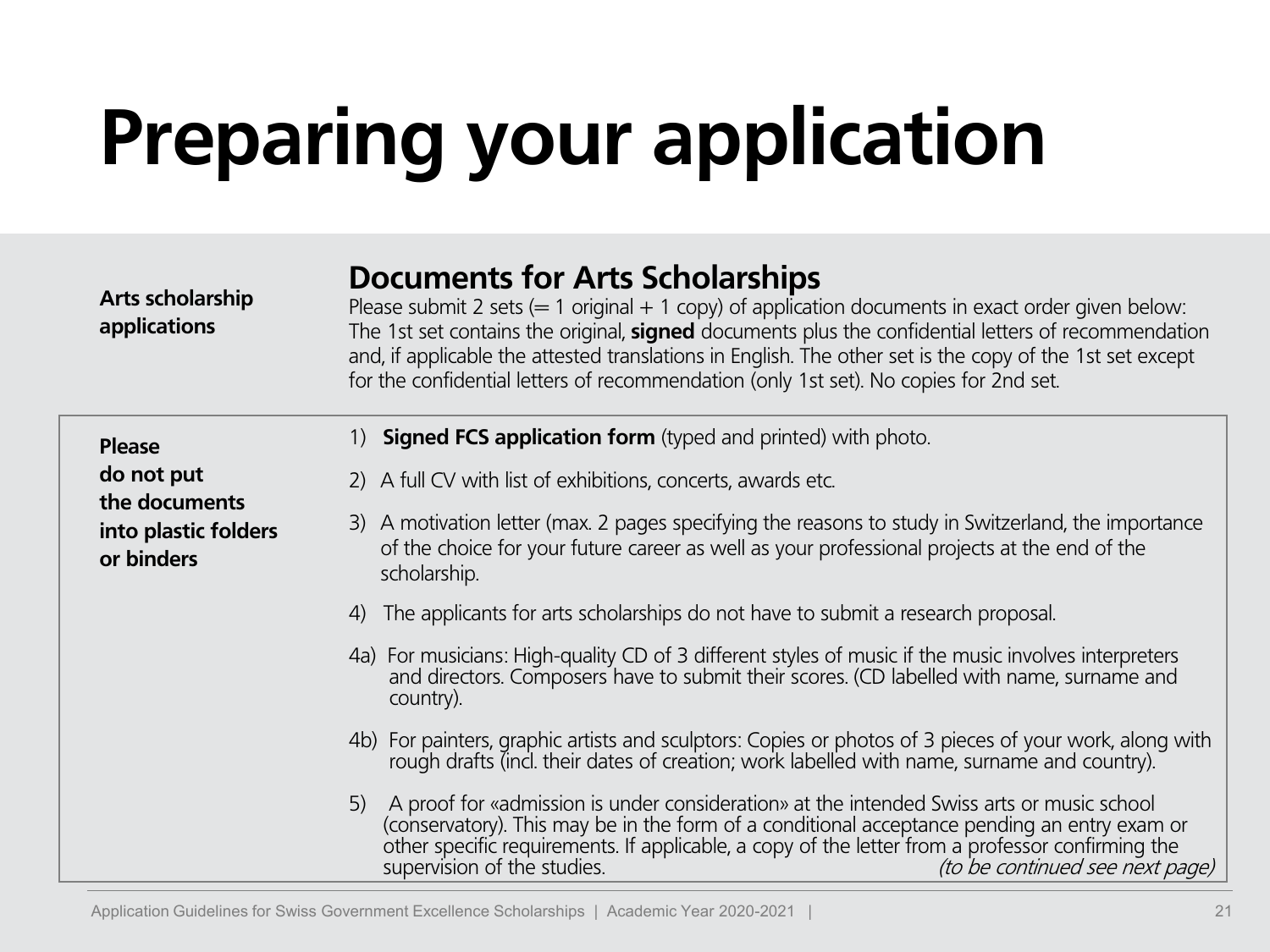**...continued Arts scholarship applications**

**Please respect the precise order of documents from 1) to 9)**

- 6) Two confidential letters of recommendation from two different professors in the applicant's field (use only the FCS form – originals in sealed envelopes only, for 1st set). No copies for 2nd set.
- 7) Photocopies of certificates and grade sheets from previously attended universities/ colleges and diplomas with grades, starting with the most recent. If not in English, French, Italian or German, attested certified translations in English. Do not submit the original certificates.
- 8) **Signed** medical certificate (use only the FCS health certificate form).
- 9) ) Two copies of the applicant's passport (main page with personal data). Dual nationals add copies of both passports. Applicants already in Switzerland during their application procedure add a copy of the residence permit for Switzerland.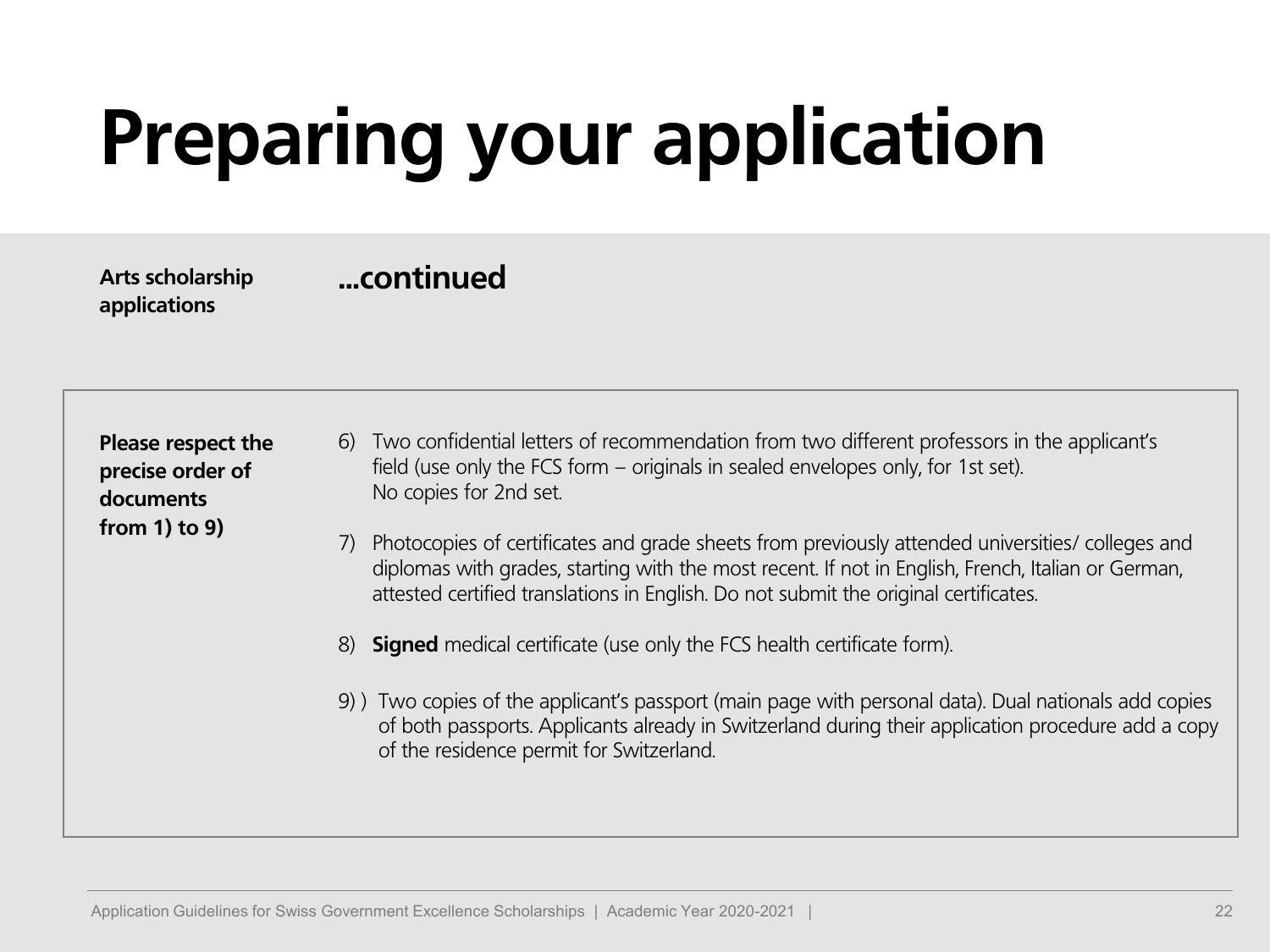### **Exclusion criteria**

### **Invalid applications**

| Non eligible                                | The applicant <b>does not fulfill the eligibility criteria</b> stated on the FCS website and in these application<br>$\overline{\phantom{a}}$<br>quidelines.                                                                    |  |
|---------------------------------------------|---------------------------------------------------------------------------------------------------------------------------------------------------------------------------------------------------------------------------------|--|
| No admission to<br>doctoral school          | For PhD candidates at doctoral schools only: the document confirming your admission to the doctoral school<br>$\overline{\phantom{a}}$<br>is missing.                                                                           |  |
| <b>Already in CH</b>                        | - Applicants who are in Switzerland since more than one year at the beginning of the scholarship.                                                                                                                               |  |
| <b>Bad presentation</b>                     | The application is incomplete, does not respect the guidelines, does not include the proper and<br>$\overline{\phantom{a}}$<br>completely filled FCS forms, is not submitted twofold in the correct order or is badly prepared. |  |
| Not accepted<br><b>supervisors</b>          | For PostDocs: Not accepted are the PhD mentors and co-directors for cotutelle PhD at a Swiss<br>$\overline{\phantom{a}}$<br>university.                                                                                         |  |
| No supervisor                               | An application <b>without a host professor</b> is not complete and will therefore be rejected.<br>$\blacksquare$                                                                                                                |  |
| Non specific                                | Applications for more than one university and/or for more than one scholarship type.<br>$\overline{\phantom{a}}$                                                                                                                |  |
| Rerun                                       | Applicants who have <b>already benefited</b> from a Swiss Government Excellence Scholarship are not eligible<br>$\overline{\phantom{a}}$<br>for a second scholarship.                                                           |  |
| <b>Careful preparation</b><br>is worthwhile | Incomplete (e.g. without invitation letter from an academic host Professor in Switzerland) or badly prepared<br>applications will not be taken into consideration!                                                              |  |